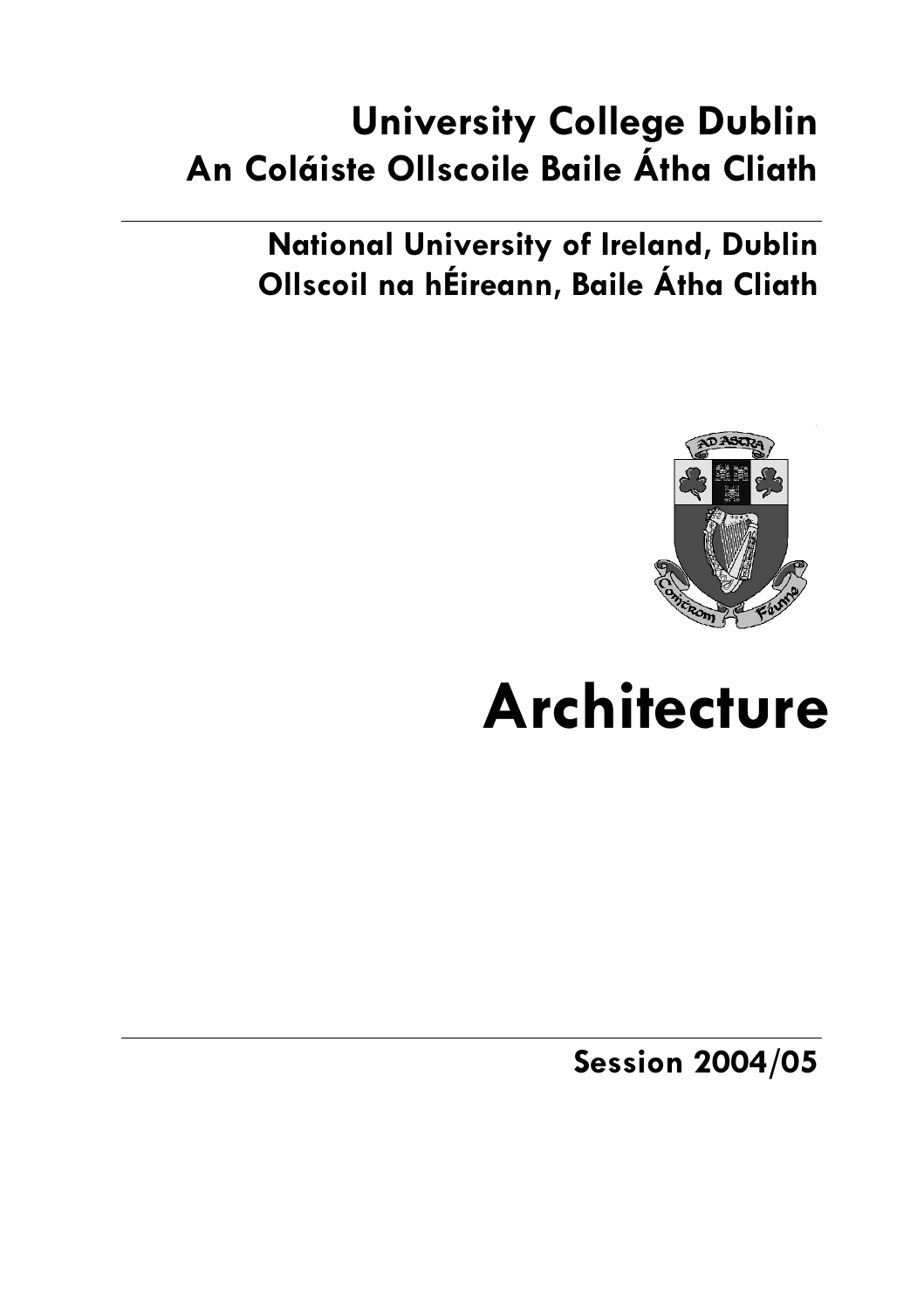# **Degrees in Architecture Extract from the Statute of the University**

The University may grant the following degrees to students who, under conditions laid down in the statutes and regulations, have completed the approved courses of study and have passed the prescribed examinations of the University and fulfilled all other prescribed conditions.

*In the Faculty of Engineering and Architecture:*  Bachelor of Science (Architectural Science) (BSc)

Bachelor of Architecture (BArch)

Master of Architectural Science (MArchSc)

Master of Urban and Building Conservation (MUBC)

Higher Diploma in Building Project Management (HDipBPM)

Master of Science in Building Project Management (MSc)

Master of Science in Urban Design (MSc)

Doctor of Philosophy (PhD

**Introduction** 

The School of Architecture, which was established in 1911, is a Department within the Faculty of Engineering and Architecture. The School is located at Richview, Clonskeagh, which has a common boundary with the main university campus at Belfield. All studio work, lectures and courses are held in the School.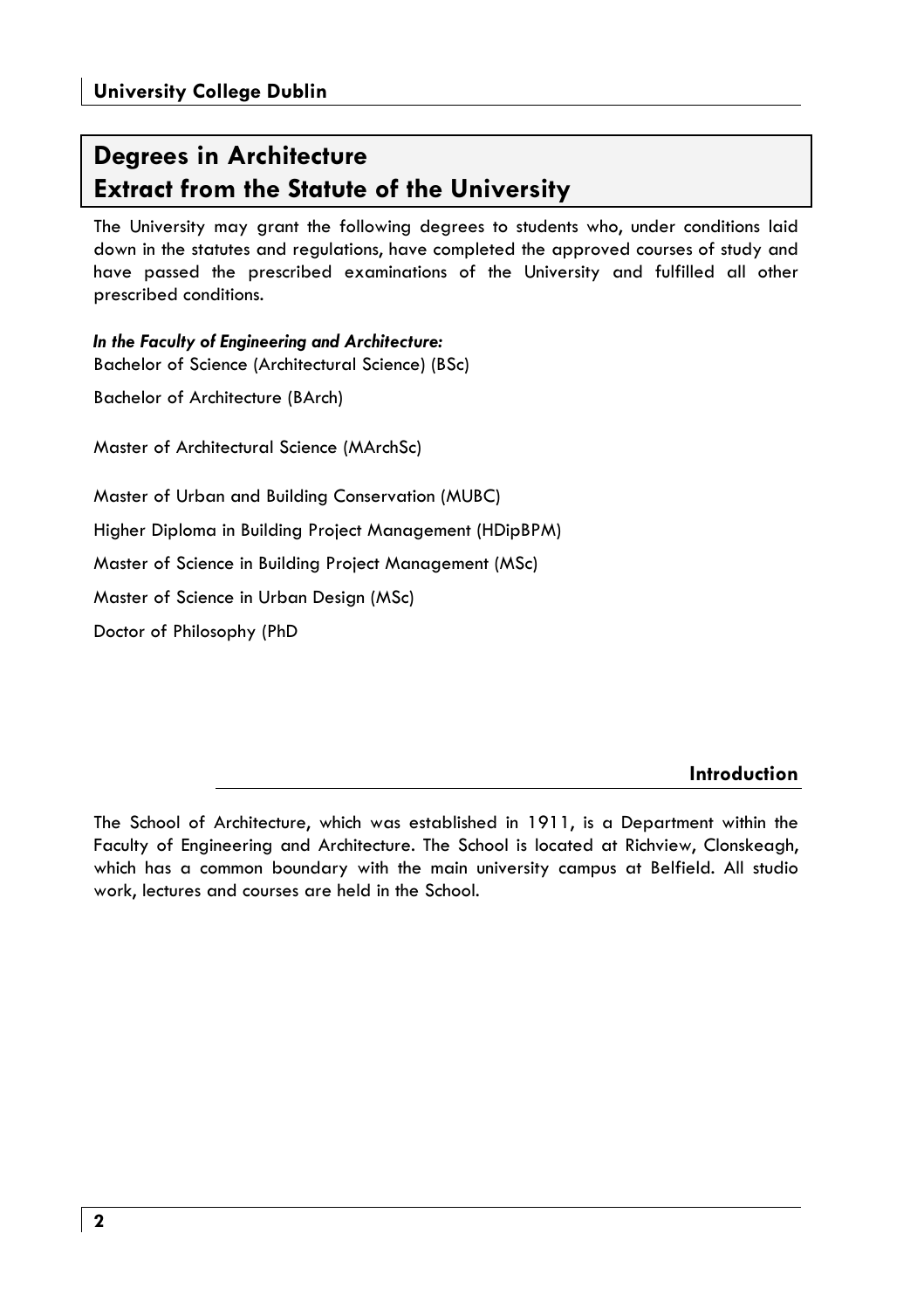# **Contents**

| Syllabus of Courses for the Degree of Bachelor of Science (Architectural Science) 6 |
|-------------------------------------------------------------------------------------|
|                                                                                     |
|                                                                                     |
| Credit Scheme for Bachelor of Science (Architectural Science) Degree Programme 14   |
| Certificate in Architectural Professional Practice and Practical Experience  17     |
| Higher Diploma in Building Project Management (HDipBPM) 19                          |
|                                                                                     |
| Degree of Master of Urban and Building Conservation (MUBC) 22                       |
|                                                                                     |
| Degree of Master of Science in Building Project Management MSc (Building Project    |
| Degree of Master of Science in Urban Design MSc (Urban Design)  26                  |
|                                                                                     |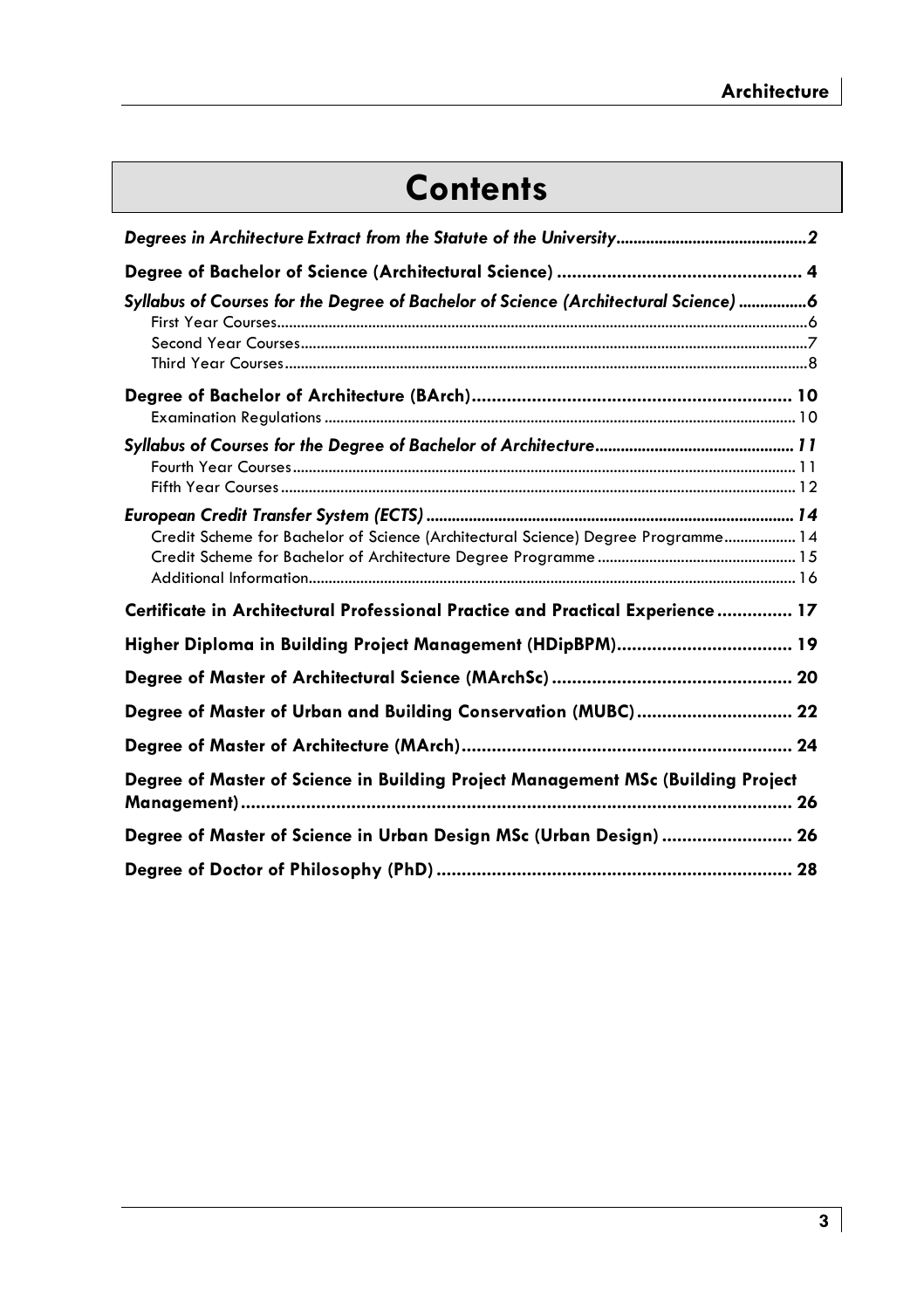# **Degree of Bachelor of Science (Architectural Science)**

This course forms Part One of the two-part course leading to the Bachelor of Architecture Degree. Normally students who have completed the course and obtained the Bachelor of Science (Architectural Science) Degree will proceed to the Bachelor of Architecture Degree.

However, students who do not wish to proceed to the professional architectural degree (BArch) may apply to undertake further studies in related fields such as Planning or Landscape Architecture.

The course of study consists of projects and lectures and extends over a minimum of nine terms (three years).

# **Examinations in Architecture**

The examinations in written subjects in all years are held at the beginning of the Trinity term and supplementary examinations are held in the Autumn. The examinations in Project Work are based on continuous assessment of the work undertaken during the year, which must be submitted in a portfolio for examination at the end of the Trinity term. The Autumn supplementary examination is based on the Summer Project together with the Year's Work which must be submitted in a portfolio.

# **Examination Regulations**

The approved courses of study for the Bachelor of Science (Architectural Science) Degree must be pursued during at least nine terms as set out on the following pages.

The University Examinations for the Bachelor of Science (Architectural Science) Degree are:

1. The First University Examination;

2. The Second University Examination;

3. The Third University Examination.

# **Eligibility**

To be eligible for admission to each of the examinations, the prescribed course of study for that examination must have been attended satisfactorily. No student will be allowed to take any examination in the University prior to the completion of the preceding examination.

### **Time Limit**

The University examinations of the first, second and third year courses must be passed in the Summer or Autumn of the year following entry to that course.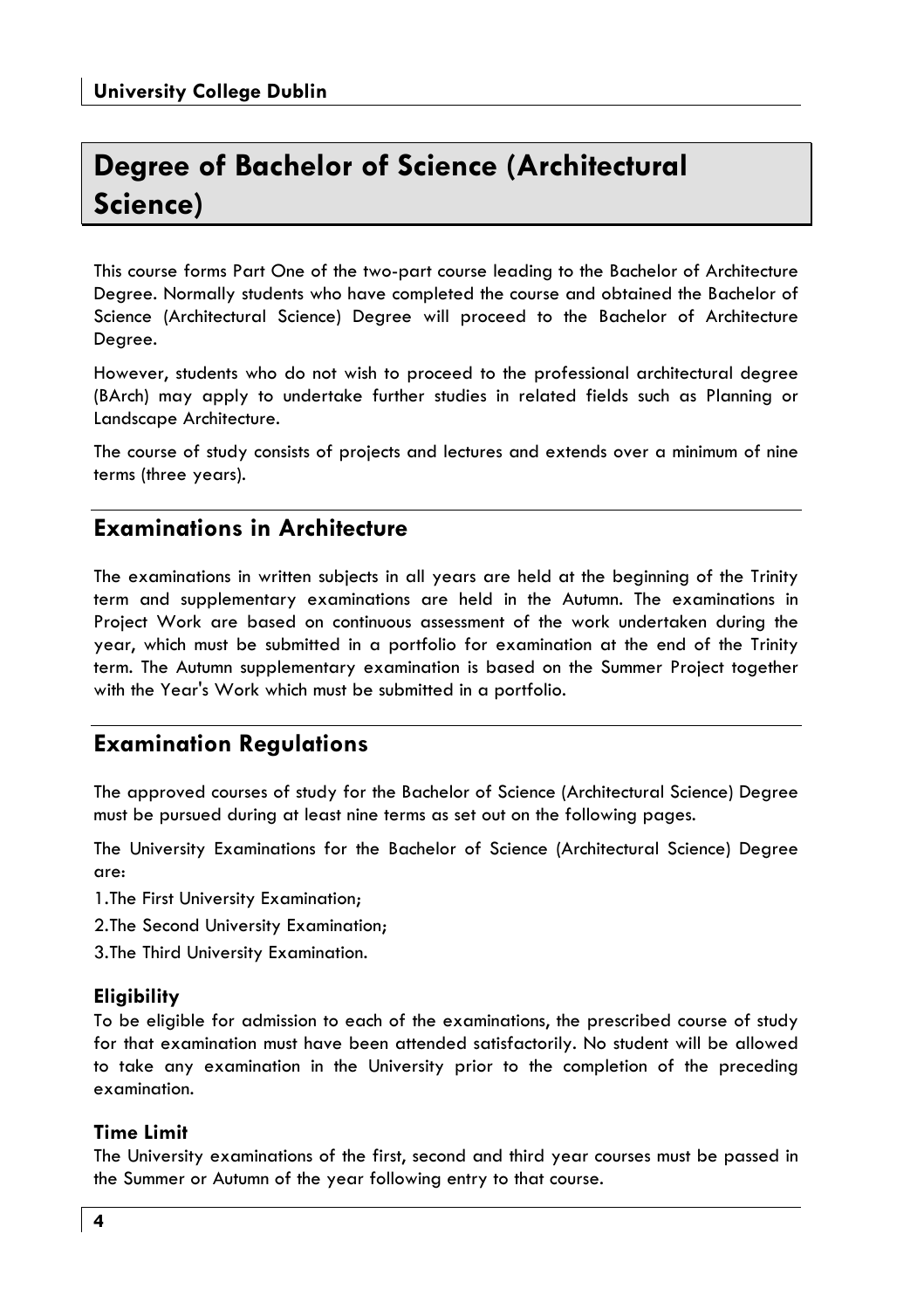# **Exceptions**

Students may be permitted or advised to extend this period at the discretion of the Faculty, to which application must be made in writing. Students who have failed Project Work in both Summer and Autumn will not normally be allowed to continue the course. Permission to do so may only be given by the Academic Council on the recommendation of the Faculty.

Where a candidate has reached a Pass Standard in Project Work he/she may be exempted from further examination in this Subject. Where a candidate has reached a Pass Standard in Project Work and in one or more of the other subjects, he/she may be exempted from further examination in these subjects.

Where a candidate has reached a Pass Standard in at least three subjects in the First, Second, or Third Year, or in one Subject of the Fourth Year, or in one Subject of the BArch Degree Examination he/she may be exempted from further examination in these subjects. On re-examination further exemptions may be allowed in single subjects or groups of subjects when a candidate has reached a Pass Standard in these subjects.

### **Honours**

Honours may be awarded only on the results of the Summer examinations and where the candidate has: -

- i) taken the examination for the first time;
- ii) sat for the examination in the Summer immediately following entry to the examination;
- iii) taken all subjects at the one sitting.

In exceptional cases the Faculty may, at its discretion, waive any of these conditions.

# **Courses of Study and Subjects of Examination leading to the Degree of Bachelor of Science (Architectural Science)**

|                 | The courses and subjects for the First Year and First University Examination are:   |
|-----------------|-------------------------------------------------------------------------------------|
| ARCT1004        | Project Work                                                                        |
| ARCT1008        | History and Theory of Architecture                                                  |
| ARCT1007        | <b>Building Technology</b>                                                          |
| ARCT1001        | <b>Environmental Science</b>                                                        |
| <b>CVEN1004</b> | Theory and Design of Structures                                                     |
| ARCT1005        | Introduction to Computing in Architecture                                           |
|                 | The courses and subjects for the Second Year and Second University Examination are: |
| <b>ARCT2010</b> | Project Work                                                                        |
| <b>ARCT2003</b> |                                                                                     |
|                 | History and Theory of Architecture                                                  |
| <b>ARCT2009</b> | <b>Building Technology</b>                                                          |
| <b>ARCT2001</b> | <b>Environmental Science</b>                                                        |
| <b>CVEN2025</b> | Theory and Design of Structures                                                     |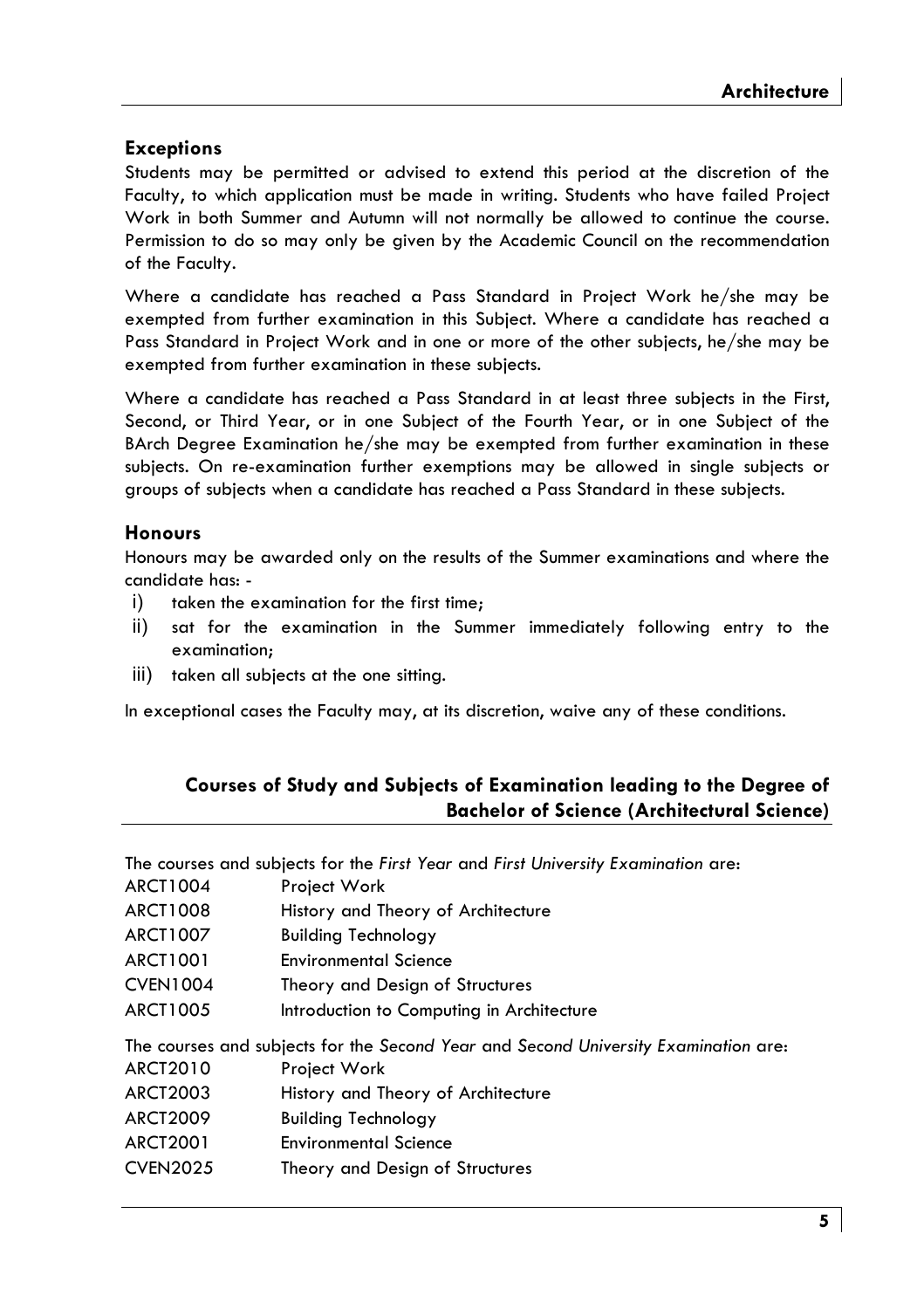# **University College Dublin**

| One of the following (subject to availability):                                   |                                                              |
|-----------------------------------------------------------------------------------|--------------------------------------------------------------|
|                                                                                   |                                                              |
| <b>ARCT2006</b><br>Special Topic in Architecture                                  |                                                              |
| <b>LANG2001</b><br>A Modern European Language                                     |                                                              |
| <b>ARCT2005</b><br>Urban Design                                                   |                                                              |
| The courses and subjects for the Third Year and Third University Examination are: |                                                              |
| <b>ARCT3006</b><br>Project Work                                                   |                                                              |
| <b>ARCT3002</b><br>History and Theory of Architecture                             |                                                              |
| ARCT3005<br><b>Building Technology</b>                                            |                                                              |
| <b>CVEN3025</b><br>Theory and Design of Structures                                |                                                              |
| <b>EEEN3030</b><br><b>Building Services</b>                                       |                                                              |
| ARCT3003                                                                          | The Ecology of Architecture: Conservation and Sustainability |
|                                                                                   |                                                              |

# **Syllabus of Courses for the Degree of Bachelor of Science (Architectural Science)**

# **First Year Courses**

# **Project Work\* ARCT 1004**

The First Year design studio programme introduces students to architecture and attempts to awaken individual creativity. Students are encouraged to develop a method for their creative work. They are asked to discover, to craft, to reflect and to judge their own way of working. This process is supported by teaching a broad range of skills, including various drawing techniques and model making, by motivating the student's response and invention, and is informed by inviting students to apply analytical skills to diverse contexts. A key objective is to ensure that the student learns that constructional technique and understanding of materials are embedded in the design process. This is encouraged through strategic periodic integration of design and technology studio. The programme begins with a close consideration of things and places, and gradually introduces a wider range of constructional, social, cultural and environmental concerns.

# **History and Theory of Architecture ARCT 1008**

Traditions and Transformations:

Central to the course is the exploration and understanding of building forms, their evolution and transformation and the pressures that effected these changes, from Minoan times to the present. The course aims to provide the student with the ability to *read* and understand the buildings of the past and their potential for the future.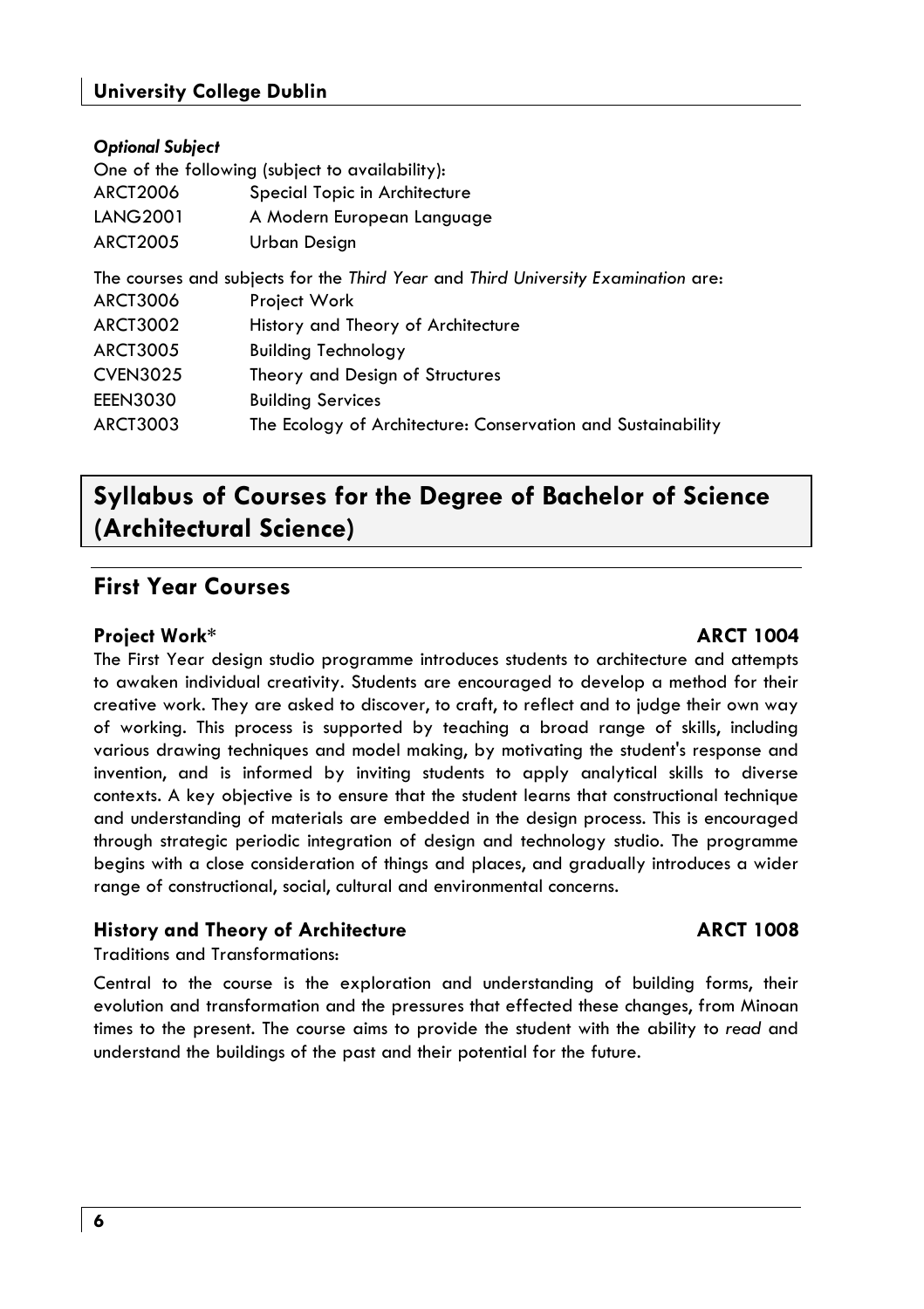# **Building Technology ARCT 1007**

- (a) An introduction to building materials and the technology of building. A study of the main building elements and systems for domestic buildings.
- (b)\* The illustration of some of the principles of building through studio and building laboratory projects.

# **Environmental Science ARCT 1001**

An introduction to the physical characteristics of the environment. A study of man and his response to the environment.

# **Theory and Design of Structures CVEN 1004**

Objectives for satisfactory structural design. Intuitive understanding of structural behaviour. Significant aspects and the geometry of structural form. Properties of structural materials and their appropriate use.

Properties of common structural shapes and their appropriate use. Nature and magnitude of loading in building structures. Significance of force equilibrium and Newton's Laws. Structural consequences of designing for compression, tension, bending and shear. Serviceability considerations, especially deflection. Approximate methods of member sizing.

# **Introduction to Computing in Architecture ARCT 1005**

Introduction to computers and computing. Microcomputers. Applications for general use: spreadsheets, databases and word processors. Desktop publishing. Computer-aided drawings. Perspective and other projections. Rendering. Printers, scanners, digitisers, plotters. The UCD system. Using the Internet.

### *Drawing Systems\**

An introduction to the geometry of architectural drawing and to drawing conventions used by architects. Practical experience is gained in studio projects designed to illustrate the principles.

# **Second Year Courses**

# **Project Work\* ARCT 2010**

Project Work: The Second year studio programme aims to develop the student's understanding of the role and responsibilities (political, social, cultural) of architecture in the world; to understand the interaction of functional, social, technical and environmental factors in architecture. The exploration of materiality and construction is fostered through both the technology and design studio and through joint projects, and the insights of history and theory are brought to bear through tutorials and seminars. At the same time the programme is structured to enable the student to develop a design methodology that encompasses both the ability to work strategically and creatively, and the skills to develop a design project through every stage from inception to a good level of completion.

<sup>\*</sup> To be examined on work during the year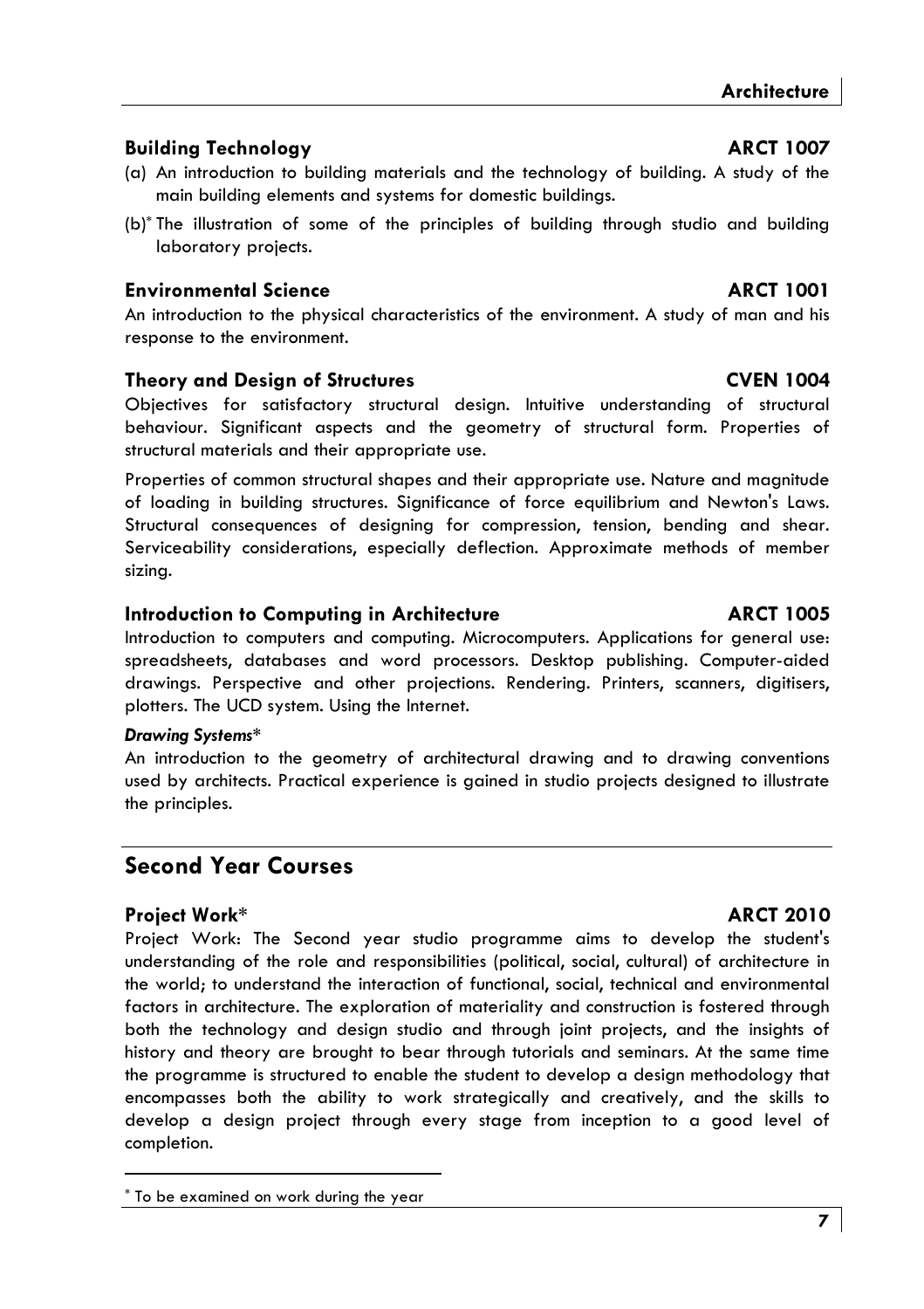# **History and Theory of Architecture Contract Contract ARCT 2003**

History of Architecture in the Twentieth Century. The second year course in history and theory deals with the development of modern architecture from the latter half of the nineteenth century up to the contemporary period. The course is structured around a lecture series which situates changes and trends in architecture and the work of individual architects in their wider political and cultural context.

In the first term, the emphasis is on how social imperatives and ideals and the demands of the programme have shaped modern architecture. In the second term, the emphasis shifts to an examination of, on the one hand, the role of technology and structural theories in the development of architecture, and on the other hand, the importance to architecture of aesthetic theory and cultural critique.

# **Building Technology ARCT 2009**

- (a) The properties, performance and uses of the more important building materials. Modern building components and equipment and constructional and service systems.
- (b) A study through practical application of constructional and service systems.

# **Environmental Science ARCT 2001**

An appreciation (by experiment) of environmental data. Methods of measurement and analysis. An introduction to methods of prediction. Exercises in analysis and design.

### **Theory and Design of Structures CVEN 2025**

Concepts underlying the limit state design philosophy. Reinforced concrete framed buildings: preliminary sizing of beams, slabs and columns. Prestressed and post-tensioned concrete: principles and preliminary sizing of beams. Precast concrete floors: systems and preliminary sizing. Introduction to thin shell structures. Steel framed buildings: preliminary sizing of columns and beams. Introduction to frameworks: trusses and space frames. Cable structures. Timber structures: preliminary sizing of joists, laminated beams and posts. Stability of tall buildings.

|     |                                                 | <b>ONININI VUNICU</b> |
|-----|-------------------------------------------------|-----------------------|
|     | One of the following (subject to availability): |                       |
| (a) | Special Topic in Architecture                   | (ARCT2006)            |
| (b) | A Modern European Language                      | (LANG2001)            |
| (c) | Urban Design                                    | (ARCT2005)            |

# **Third Year Courses**

# **Project Work ARCT 3006**

The Third Year studio course focuses on developing an understanding of the demands and opportunities for architecture in collective and civic buildings. The course deals with buildings at many levels from materiality and detailed design to analysis of intention and

**Optional Subject** 

To be examined on work during the year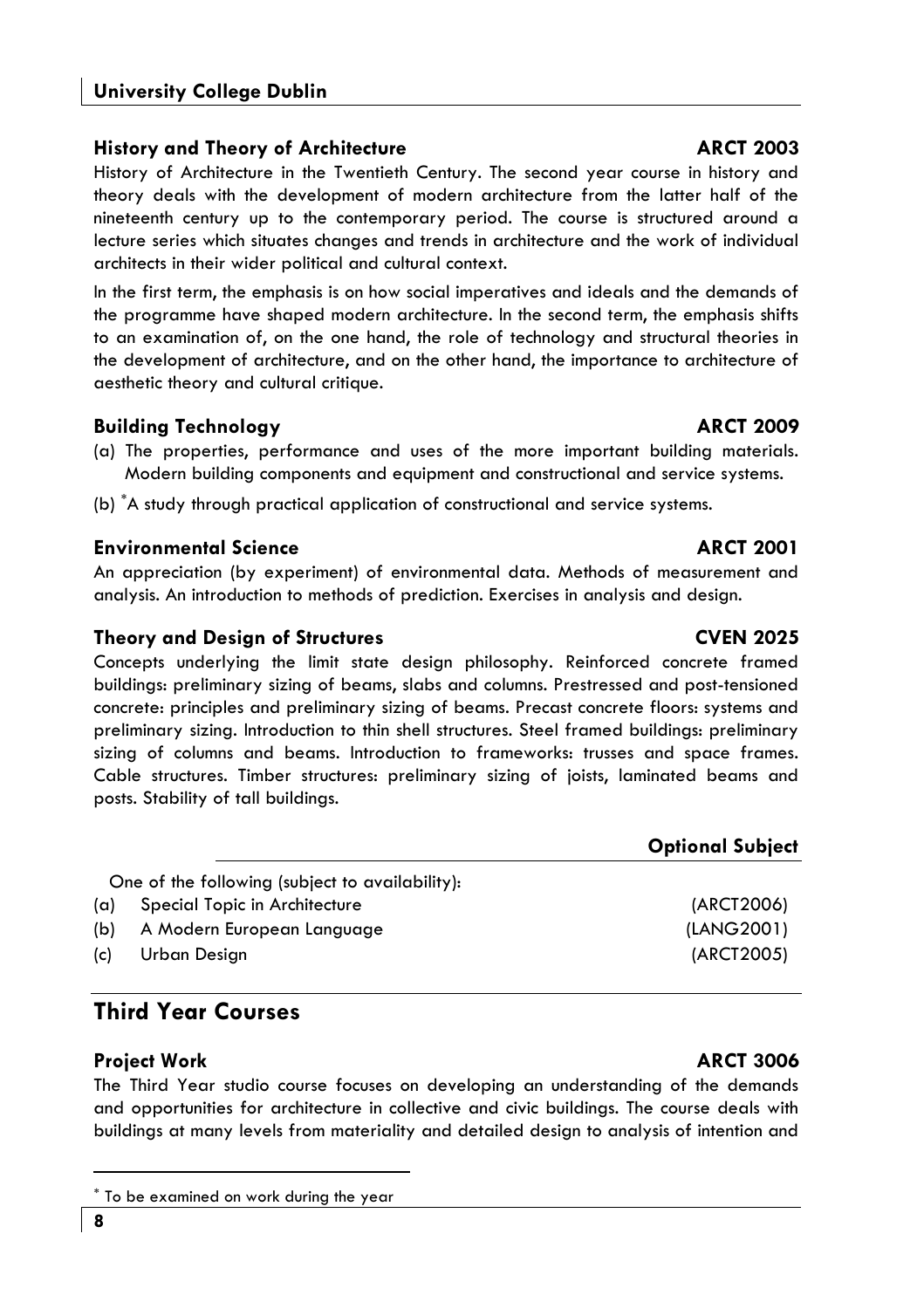meaning. There is an emphasis on development and refinement of skills and design technique in the studio course, in particular drawing, model making, urban/context studies and analysis of buildings and building types. A number of short projects are run dealing with observation and visual interpretation, and students are encouraged to use descriptive and interpretative models and drawings. There are two main building design projects: a local building for collective use (usually a school) which addresses issues of functional analysis, repetition, ordinariness, the social role of architecture, appropriate expression an relationship to context; a civic building (usually arts/performance related) which deals, in addition to issues confronted in the first project, with the design of a major space with more complex demands.

# **History and Theory of Architecture ARCT 3002**

The City, Landscape, Garden and Architecture: An introduction examines representation in its broadest sense from drawing to meaning in architecture. The course investigates the forces and ideas that have shaped the city, the landscape and gardens, and architecture and their inter-dependencies and mutual influence, from the Minoan culture to the twentieth century.

# **Building Technology ARCT 3005**

(a) Advanced constructional elements and systems.

(b)\* A study through practical application of the construction and servicing of buildings.

### **Theory and Design of Structures CVEN 3025**

Examination of structural elements and load systems for substructures and superstructures.

# **Building Services EEEN 3030**

Methods of selection and application of systems.

# **The Ecology of Architecture: Conservation and Sustainability ARCT 3003**

### **Note**

Intending students are asked to note that to qualify for entry to the Bachelor of Architecture Degree, they must have obtained the Bachelor of Science (Architectural Science) Degree or equivalent.

<sup>\*</sup> To be examined on work during the year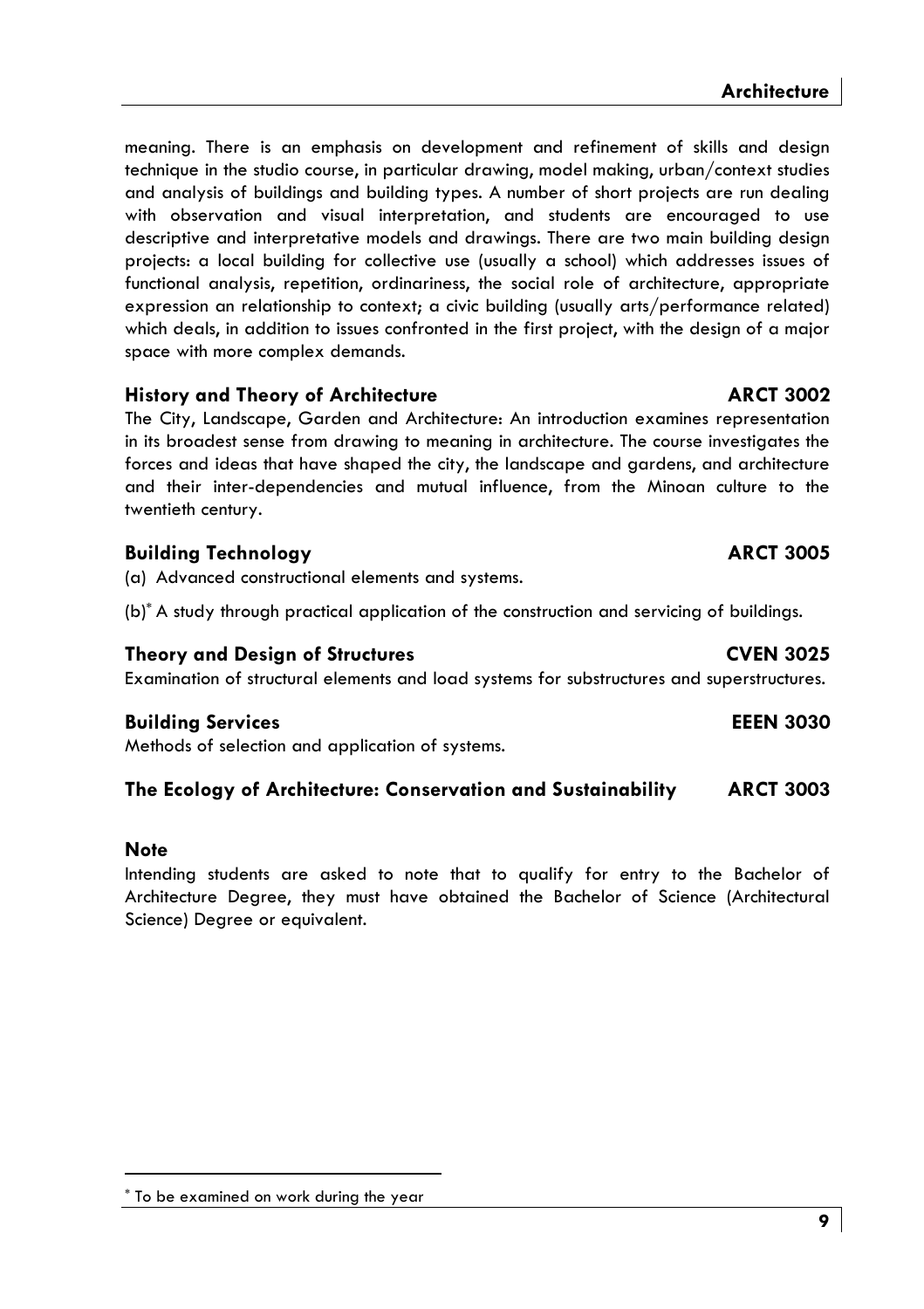# **Degree of Bachelor of Architecture (BArch)**

The course of study consists of projects and lectures, and is directed towards the advancement of the knowledge of architecture and the preparation of students for careers in architecture.

The course extends over a minimum of six terms (designated Fourth Year and Final Year), and forms Part Two of a three-part course, together with the Bachelor of Science (Architectural Science) Degree (Part One) and the Certificate in Architectural Professional Practice and Practical Experience (Part Three).

To be eligible for the course, candidates must have obtained the Bachelor of Science (Architectural Science) Degree or an equivalent qualification from an approved School of Architecture.

# **Examination Regulations**

The approved courses of study for the Degree of Bachelor of Architecture must be pursued during at least six terms as set forth on the following pages.

The University Examinations for the Degree of Bachelor of Architecture are: 4. The Fourth University Examination; 5. The Final University Examination.

# **Eligibility**

To be eligible for admission to each examination, the prescribed course of study for that examination must have been attended satisfactorily.-

No student will be allowed to take an examination in the University prior to the completion of the preceding examination.

# **Time Limit**

The University examination of the fourth year course must be passed either in the Summer or in the Autumn of the year following entry to that course.

# **Exceptions**

Students may be permitted or advised to extend this period at the discretion of the Faculty to which application must be made in writing. Students who have failed Project Work in the Summer and Autumn will not normally be allowed to continue the course.

Permission to do so may only be given by the Academic Council on the advice of the Faculty.

# **Honours**

Honours may only be awarded at the Summer examinations and to candidates who are taking the examinations for the first time and who have taken the entire examination at one sitting.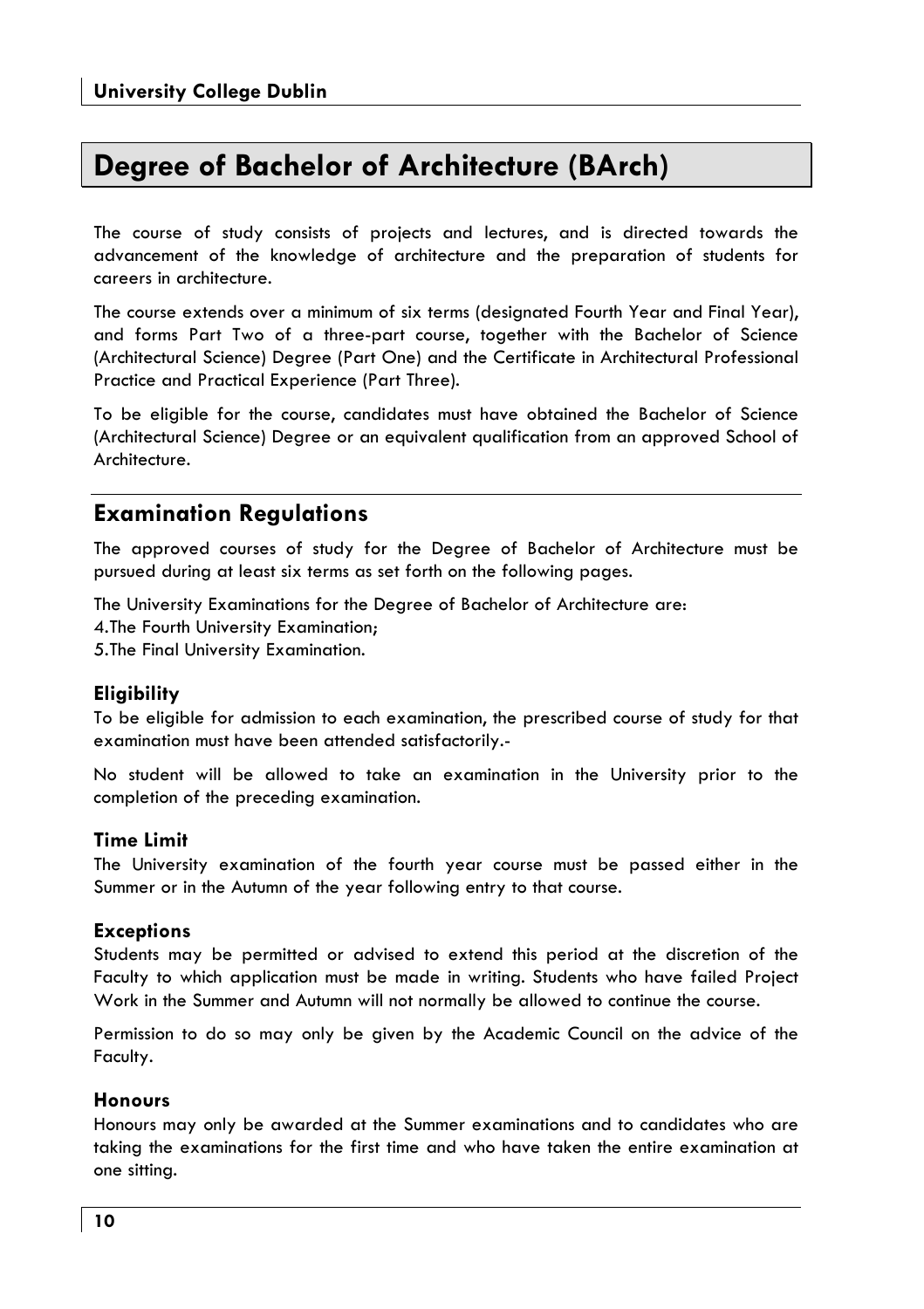|                 | The courses and subjects for the Fourth Year and Fourth University Examination are:        |
|-----------------|--------------------------------------------------------------------------------------------|
| ARCT4008        | Project Work                                                                               |
| <b>ARCT4007</b> | History and Theory of Architecture                                                         |
| <b>ARCT4009</b> | Design Technologies 1: Design Strategies                                                   |
| ARCT4010        | Design Technologies 2: Performance Analysis                                                |
| <b>ARCT4005</b> | <b>Professional Studies</b>                                                                |
|                 | The courses and subjects for the Fifth Year and Final University Examination for the BArch |
| Degree are:     |                                                                                            |
| <b>ARCT5003</b> | Project Work                                                                               |
| <b>ARCT5004</b> | <b>Professional Studies</b>                                                                |

# **Syllabus of Courses for the Degree of Bachelor of Architecture**

# **Fourth Year Courses**

### **Project Work\* ARCT 4008**

The Fourth year aims to develop the student's capacity for study, analysis and reflection, to develop and communicate architectural ideas, an exploratory approach to architectural technology, and to develop advanced skills in architectural design. The studio programme invites students to investigate a range of contemporary issues of built environment provision at varying scales. It places considerable emphasis on the specific skills of independent research, critical thinking and the use of design as a tool for investiaation.

### **History and Theory of Architecture Manufacture ARCT 4007**

A series of seminars is offered each year on various themes that address contemporary and historical issues in architecture, urbanism and landscape. The seminars lay the foundations of the subject area and provide the field from which individual study and research can emerge for the preparation of a dissertation. The preparation of the dissertation involves critical reappraisal of built or published materials, or original research dealing with the primary documents.

### **Design Technologies 1: Design Strategies ARCT 4009**

Building Control Regulations; Environmentally based building technologies from the perspective of sustainable building principles; Embodied energy, life cycle costing, advanced envelope technologies, appropriate selection and assembly of materials for energy performance.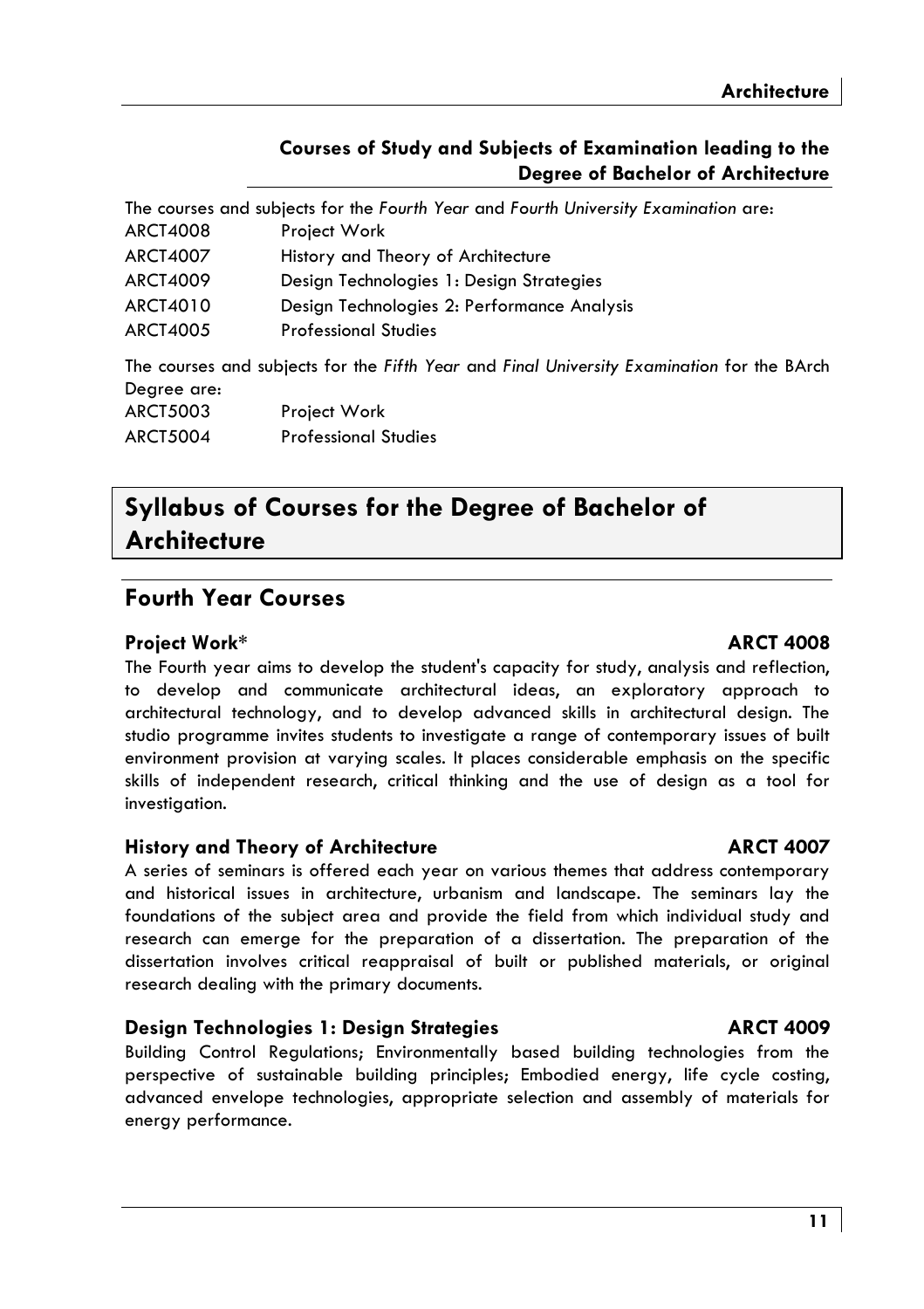Fifth Year provides the outline of the knowledge required to practice architecture, having regard to the graduate's need to be able to work effectively as a junior member of a

# **University College Dublin**

Scheme design principles and design tools in the context of design life. Introduction to performance based specifications and material based criteria in structural design. Evaluation of alternative structural systems.

The subject matter covered will be applied to Design Studies within Design Interface.

# **Design Technologies 2: Performance Analysis ARCT 4010**

**Materials** 

Performance analysis and practical application of investigative tools to thermal envelope performance and environmental modelling software.

Structural appraisal, performance analysis and adaptive reuse of existing structures.

The subject matter covered will be applied to Design Studies within Design Interface.

# **Professional Studies ARCT 4005 ARCT 4005**

Presentations are intended to develop students' professional knowledge, understanding, and skill, to help the client realise their wishes.

Understanding: The relationship between Society and the Profession; our relationship with the client; our relationship with the other actors in construction.

Knowledge: How the architect practices in Ireland and elsewhere. The professional ethos of the architect; Law affecting architectural practice; Documentation used in architectural practice; Managing a project from inception to completion; Management of people, management of the practice.

Skill: How to take and retain leadership in the realisation of the client's wishes; How to communicate clearly; How to run a practice profitably

**The Architect and Society:** The relationships between architects, the practice of architecture, society, and politics; and **The Architect at Work:** What it's like to be an architect and how to survive and flourish professionally.

# **Fifth Year Courses**

# **Project Work\* ARCT 5003**

The Fifth year course establishes a process of design exploration through which a thesis intention is developed throughout the year. The year is structured in three consecutive modules; primer project, thesis design and thesis development, supported by a programme of seminars and lectures. The thesis intention is developed through a series of architectural propositions. The year begins with a study trip and ends with an exhibition of each student's journey from statement of intent to developed thesis.

# **Professional Studies ARCT 5004 ARCT 5004**

<sup>\*</sup> To be examined on work during the year.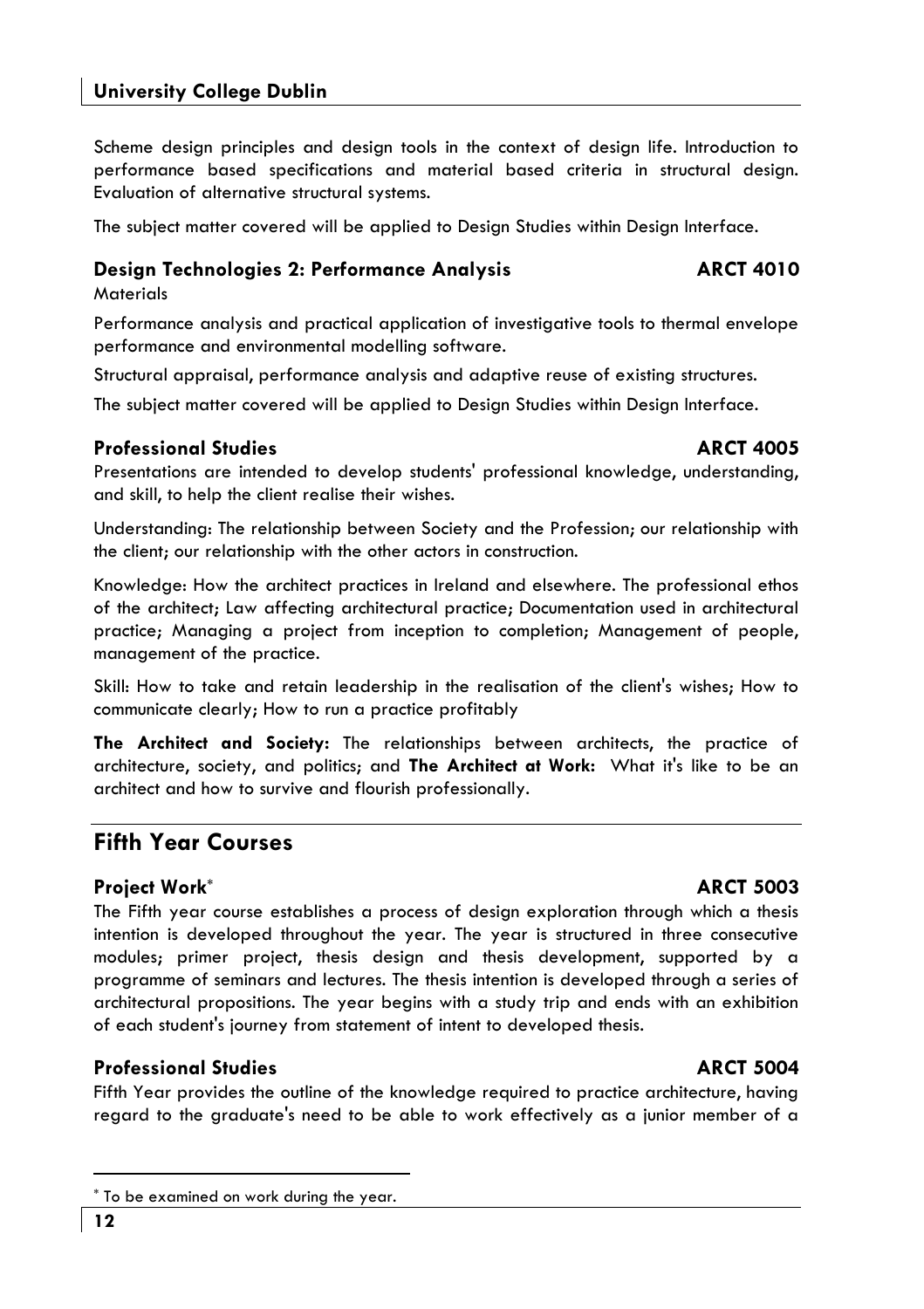team, and to be able to quickly advance to running smaller projects under the supervision of a Partner.

**The Architect as Project Manager:** The architect-client appointment; Taking a brief; Auditing and surveying a building or a site; Working with the "design team" and with contractors; Estimating the cost of a job; Calculating how long a project will take; Dealing with planning and other statutory consents; Obtaining tenders and appointing contractors; Forms of construction contract: management contracting and variants; The standard forms of contract; Administering a project on site; The QTC triangle.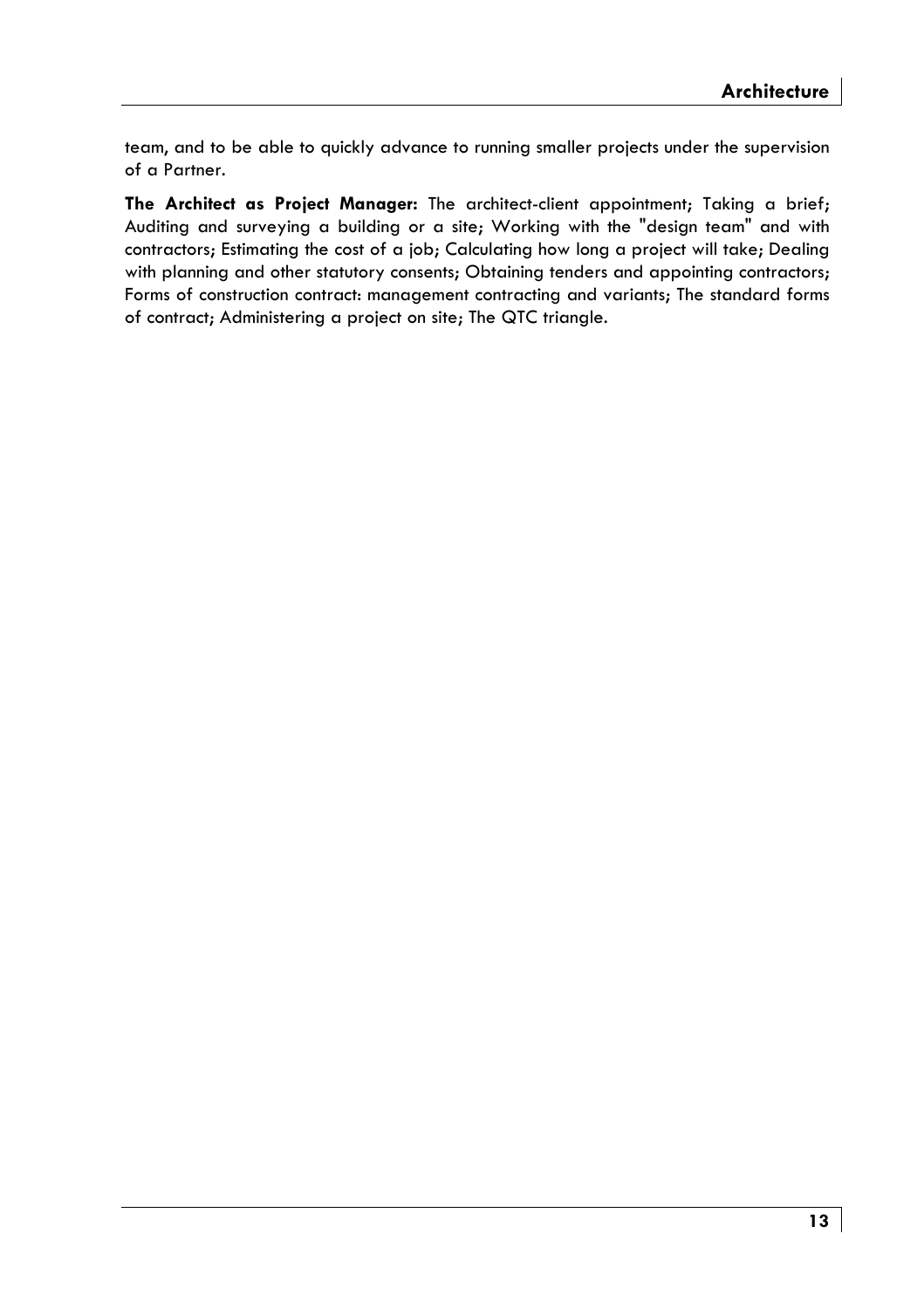# **European Credit Transfer System (ECTS)**

# **Credit Scheme for Bachelor of Science (Architectural Science) Degree Programme**

# **First Year Architecture**

| Course No:      | Course Title:                      | Credits:       |
|-----------------|------------------------------------|----------------|
| 1-ARCH-101-STR  | Theory and Design of Structures    | 4              |
| 1-ARCH-102-COMP | <b>Basic Computer Science</b>      | 2              |
| 1-ARCH-103-ENSA | <b>Environmental Science A</b>     | 4              |
| 1-ARCH-104-ENSB | <b>Environmental Science B</b>     | 4              |
| 1-ARCH-105-TECA | <b>Building Technology A</b>       | 4              |
| 1-ARCH-106-TECB | <b>Building Technology B</b>       | $\overline{A}$ |
| 1-ARCH-107-HIST | History and Theory of Architecture | 4              |
| 1-ARCH-108-PROJ | Project Work                       | 34             |
| Total:          |                                    | 60             |

# **Second Year Architecture**

| Course No:        | Course Title:                      | Credits: |
|-------------------|------------------------------------|----------|
| 2-ARCH-209-STR    | Theory and Design of Structures    | 6        |
| 2-ARCH-210-ENS    | <b>Environmental Science</b>       | 6        |
| 2-ARCH-211-TECA   | <b>Building Technology A</b>       | 4        |
| 2-ARCH-212-TECB   | <b>Building Technology B</b>       | 4        |
| 2-ARCH-213-HIST   | History and Theory of Architecture | 4        |
| 2-ARCH-214-SPTC   | <b>Special Topic</b>               | 4        |
| $2-ARCH-215-PROJ$ | Project Work                       | 32       |
| Total:            |                                    | 60       |

# **Third Year Architecture**

| Course No:      | Course Title:                             | Credits:       |
|-----------------|-------------------------------------------|----------------|
| 3-ARCH-316-STR  | Theory and Design of Structures           | 6              |
| 3-ARCH-317-TECA | <b>Building Technology A</b>              | $\overline{A}$ |
| 3-ARCH-318-TECB | <b>Building Technology B</b>              | 4              |
| 3-ARCH-319-SERV | <b>Building Services</b>                  | 4              |
| 3-ARCH-320-HIST | History and Theory of Architecture        | 4              |
| 3-ARCH-321-SPTC | The Ecology of Architecture: Conservation |                |
|                 | and Sustainability                        | 4              |
| 3-ARCH-322-PROJ | Project Work                              | <u>34</u>      |
| Total:          |                                           | 60             |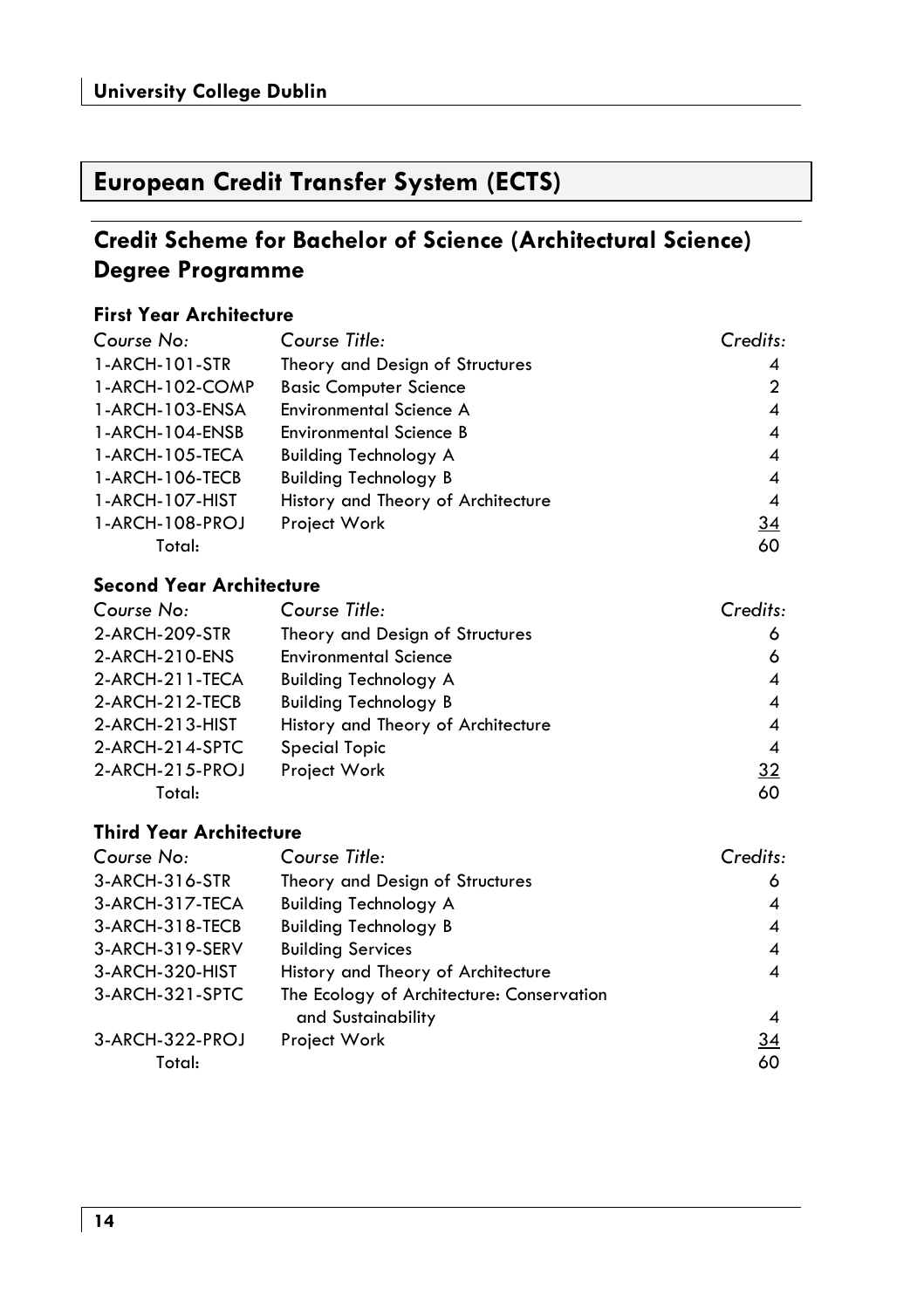# **Credit Scheme for Bachelor of Architecture Degree Programme**

# **Fourth Year Architecture**

| Course No:                              | Course Title:                               | Credits:  |
|-----------------------------------------|---------------------------------------------|-----------|
|                                         | Design Technologies 1: Design Strategies    | 5         |
|                                         | Design Technologies 2: Performance Analysis | 5         |
| 4-ARCH-425-HIST                         | History and Theory of Architecture          | 6         |
| 4-ARCH-426-PROF ST Professional Studies |                                             | 4         |
| 4-ARCH-427-PROJ                         | Project Work                                | <u>40</u> |
| Total:                                  |                                             | 60        |
| <b>Fifth Year Architecture</b>          |                                             |           |
| Course No:                              | Course Title:                               | Credits:  |
| 5-ARCH-528-PROF ST Professional Studies |                                             | 8         |
| 5-ARCH-530-PROJ                         | Project Work                                | 52        |

Total: 60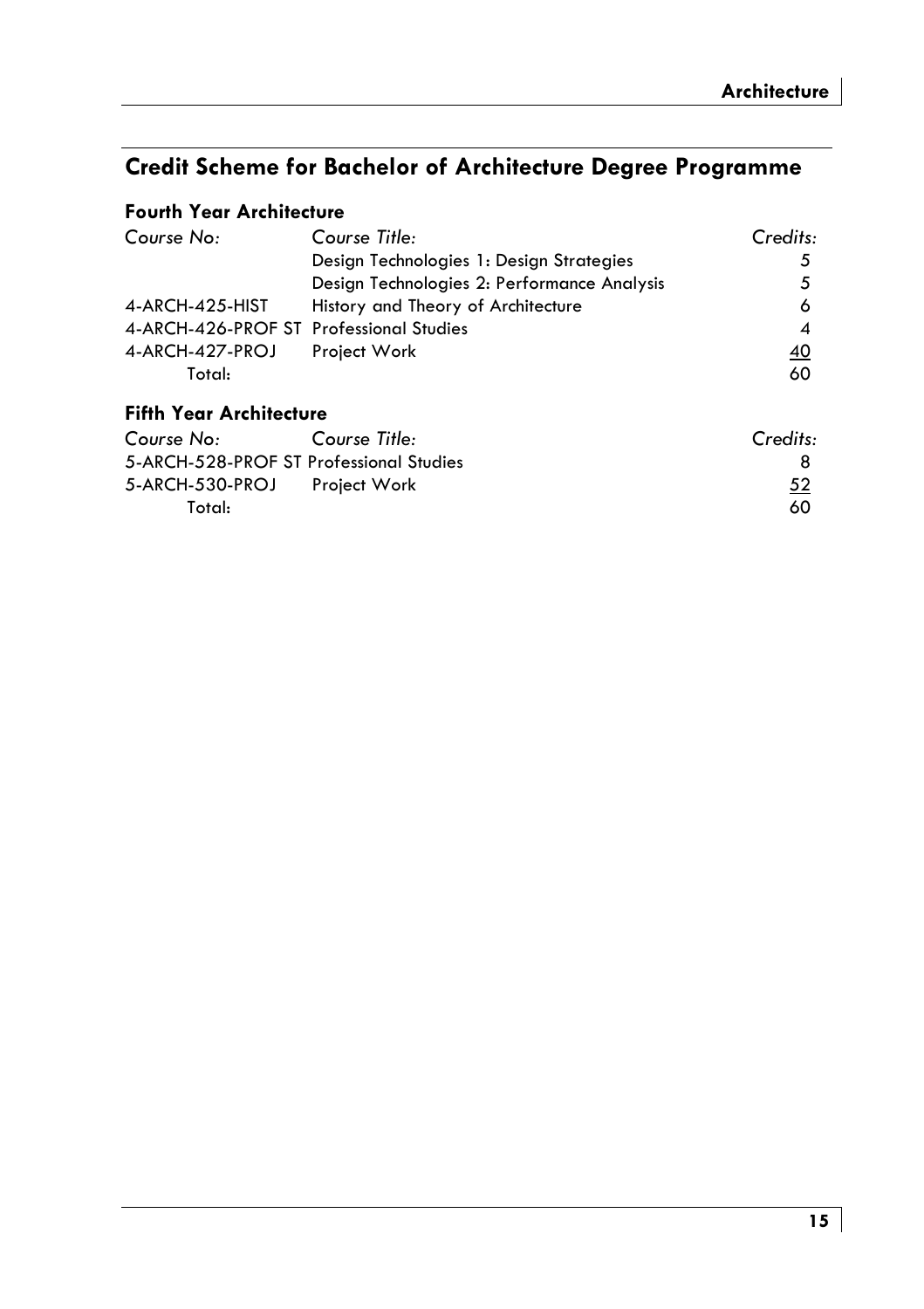# **Additional Information**

# **Equipment**

Students are required to purchase the following equipment at the beginning of the first year:

- Mayline,
- Drawing Board,
- Adjustable Set Square,
- A5 Black Sketch Book,
- Lead Sharpener,
- Metric Scale,
- Clutch Pencil.
- Erasing Shield,
- Scalpel and Blades,
- Drafting Brush,

The approximate cost of this equipment is 300.

# **Field Trips**

The first year class usually spend three days in the year on a project at a centre outside Dublin. The second year class usually spend one week on a study tour to a city outside the country. Field trips are also held in third and fourth year. The final year begins with a study visit to a European city. Provision should be made for transport costs and hosteltype accommodation.

# **Year Out**

It is common for a student to spend one year in an architect's office between the end of the Bachelor of Science (Architectural Science) Degree and entry to the BArch Degree course, or between the fourth and fifth years of the BArch Degree course.

# **Retention of Students' Work**

All project work submitted by students becomes the property of the School. Project work will normally be returned, but the School reserves the right to retain individual projects or complete portfolios as required by the Visiting Boards of the Professional Bodies or as exemplars for other students.

# **Computers**

Computer use is a normal feature of architectural practice. Students will find it helpful to acquire a computer for personal use early in the first three years of the course.

- 1" Masking Tape,
- Eraser,
- 12" Steel Rule,
- 30cm Sketch Roll,
- Circle Template,
- French Curve Set,
- Compass,
- 5M Tape Measure,
- A3 Cutting Mat.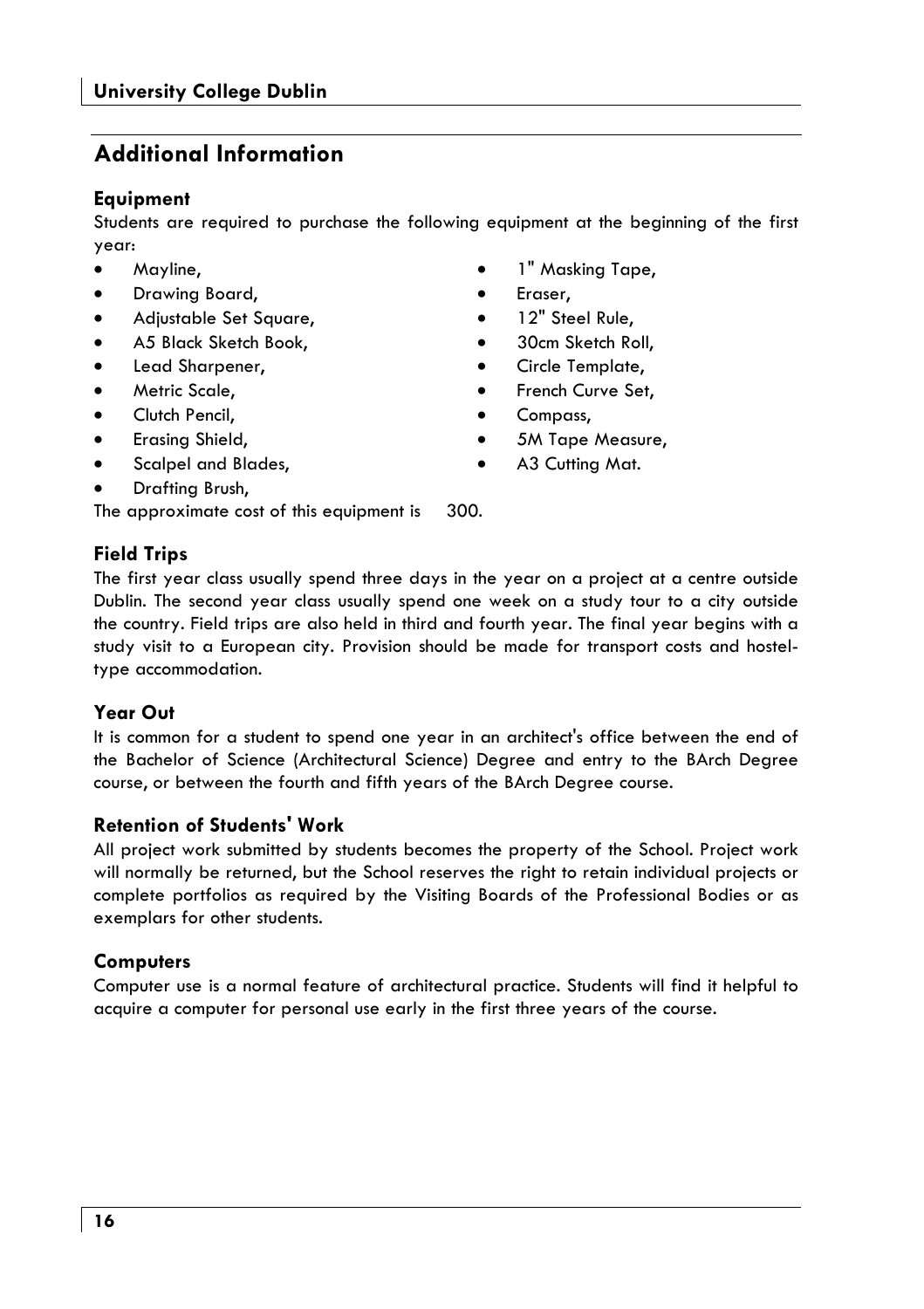# **Certificate in Architectural Professional Practice and Practical Experience**

# *ENCTP0001/ENCTP0002*

Graduates in Architecture who have had not less than two years' approved practical experience and who have passed the examination for the Certificate in Architectural Professional Practice and Practical Experience (NUI) are entitled to exemption from the Examination in Professional Competence of the RIAI and, subject to passing an oral examination, they may qualify for membership of that Institute.

Graduates who have obtained the BArch Degree and the Certificate in Architectural Professional Practice and Practical Experience (NUI) are entitled to exemption from the examination for membership of the Royal Institute of British Architects (RIBA). Graduates qualified for membership of the RIBA are also entitled to apply for registration under the Architects' Registration Acts of the United Kingdom.

The examination for the Certificate in Architectural Professional Practice and Practical Experience is held once a year in the Michaelmas term.

### 1 **Entry to the Examination**

- 1.1 To be eligible to enter for the examination, candidates must:
	- *(a)* be graduates of a five year, approved course in Architecture;
	- *(b)* have completed at least two years' approved postgraduate practical experience;
	- *(c)* have given the School satisfactory certification and assessments of the practical experience.
- 1.2 Approved postgraduate practical experience is taken to mean experience gained under the supervision of a holder of this Certificate, or of another architect who, in the opinion of the School, is equally competent to supervise work.
- 1.3 Satisfactory certification and assessments shall be as the School requires, i.e. certificates signed by employers, with essays assessing experience, not less than one year in advance of taking the examination, must be submitted.
- 1.4 It is the responsibility of the intending candidate to obtain the School's confirmation of eligibility.

### 2 **The Examination**

The Certificate shall be awarded to a candidate who:

- 2.1 Has satisfied the School with regard to experience;
- 2.2 Has satisfied the examiners in: *(a)* a written examination in Professional Practice; *(b)* a written examination in Management and Administration; *(c)* an oral examination; *(d)* a case study of a project on which the candidate has worked.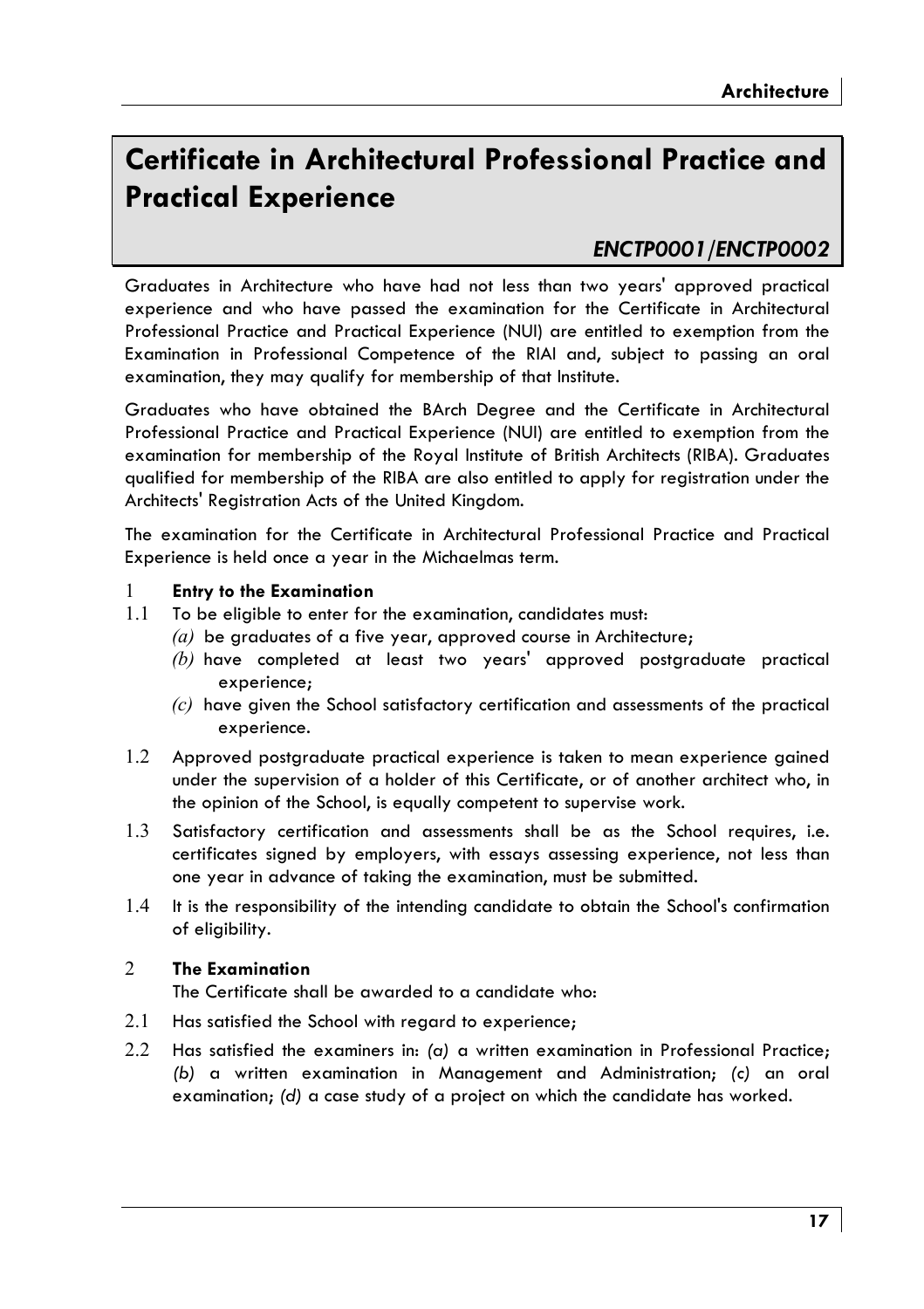### 3 **Preparing for the Examination**

Intending candidates are advised to:

- 3.1 Contact the School's Practical Training Advisor at least one year before the examination, in order to comply with 1.3 above;
- 3.2 Attend a lecture course given annually before the examination and organised by the School in conjunction with the Royal Institute of the Architects of Ireland.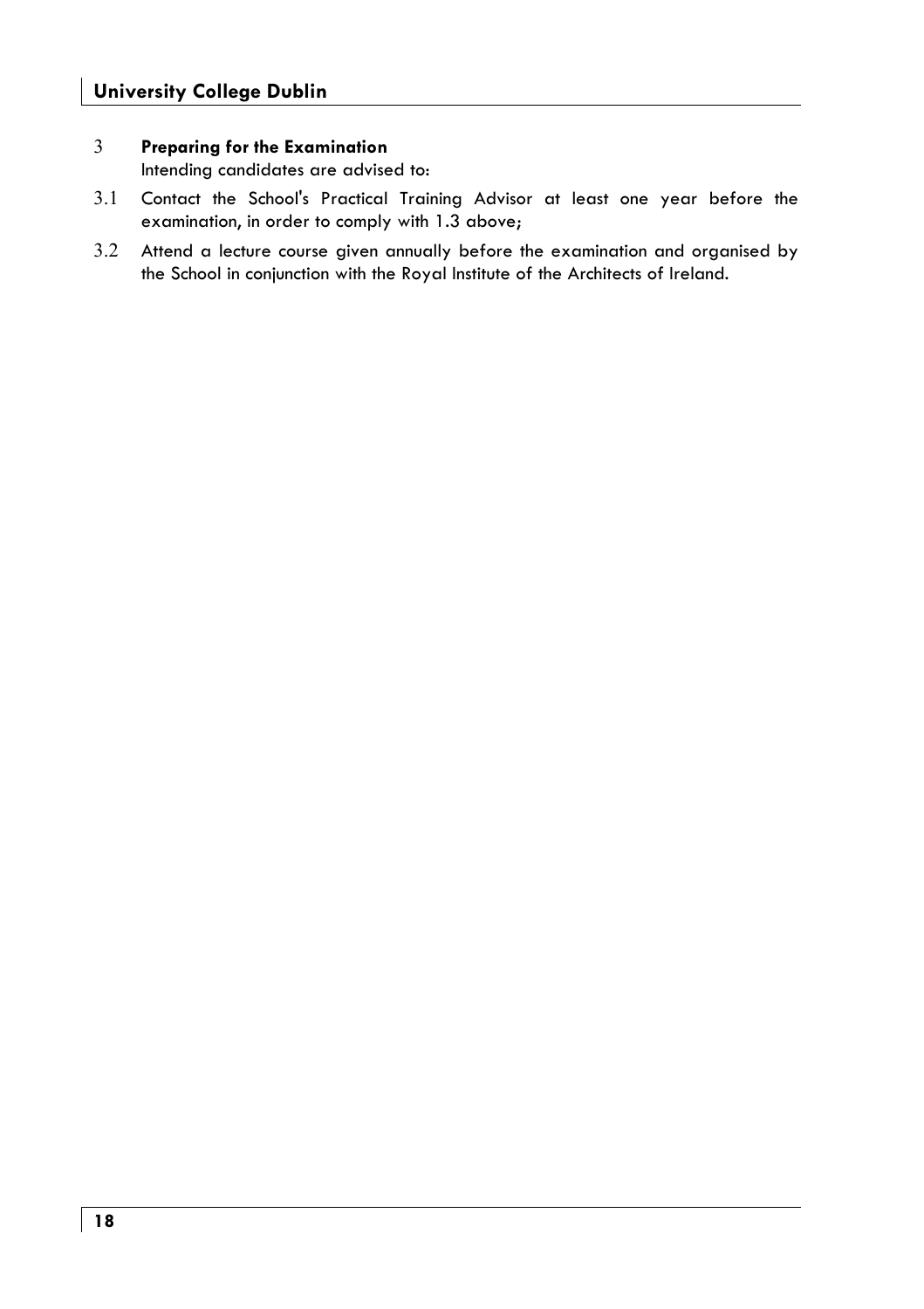# **Higher Diploma in Building Project Management (HDipBPM)**

# *ENHDF0001*

Admission to the Higher Diploma in Building Project Management course will be by decision of the Faculty of Engineering and Architecture, on the recommendation of the Head of the School of Architecture. It will be dependent on a satisfactory professional qualification, a minimum level of professional experience, and good general knowledge of construction sector practice and procedures. The course is open to:

- Holders of the NUI Certificate in Architectural Professional Practice and Practical Experience;
- Architect holders of an equivalent professional architectural qualification;
- Other persons with a satisfactory professional construction sector qualification.

Candidates are required to have a minimum of four years' approved professional experience in the construction industry and to have a satisfactory knowledge of the building design and construction process in Ireland. Intending candidates may be required to demonstrate such satisfactory knowledge, and their overall professional maturity and suitability for the course, by interview by the School of Architecture.

The Higher Diploma is taken by way of written examination in five independent modules.

- Foundation module in Building Project Management;
- Building Project Management Principles;
- Managing Building Project Quality, Time and Cost;
- Project Manager: The Promoter's agent; and
- Case Study.

Persons who have passed either the examination for the NUI Certificate in Architectural Professional Practice and Practical Experience or the RIAI Examination in Professional Practice may, subject to interview, be exempted from Module 1: Foundation.

# **Application Date:**

The closing date for receipt of applications will be 30<sup>th</sup> June.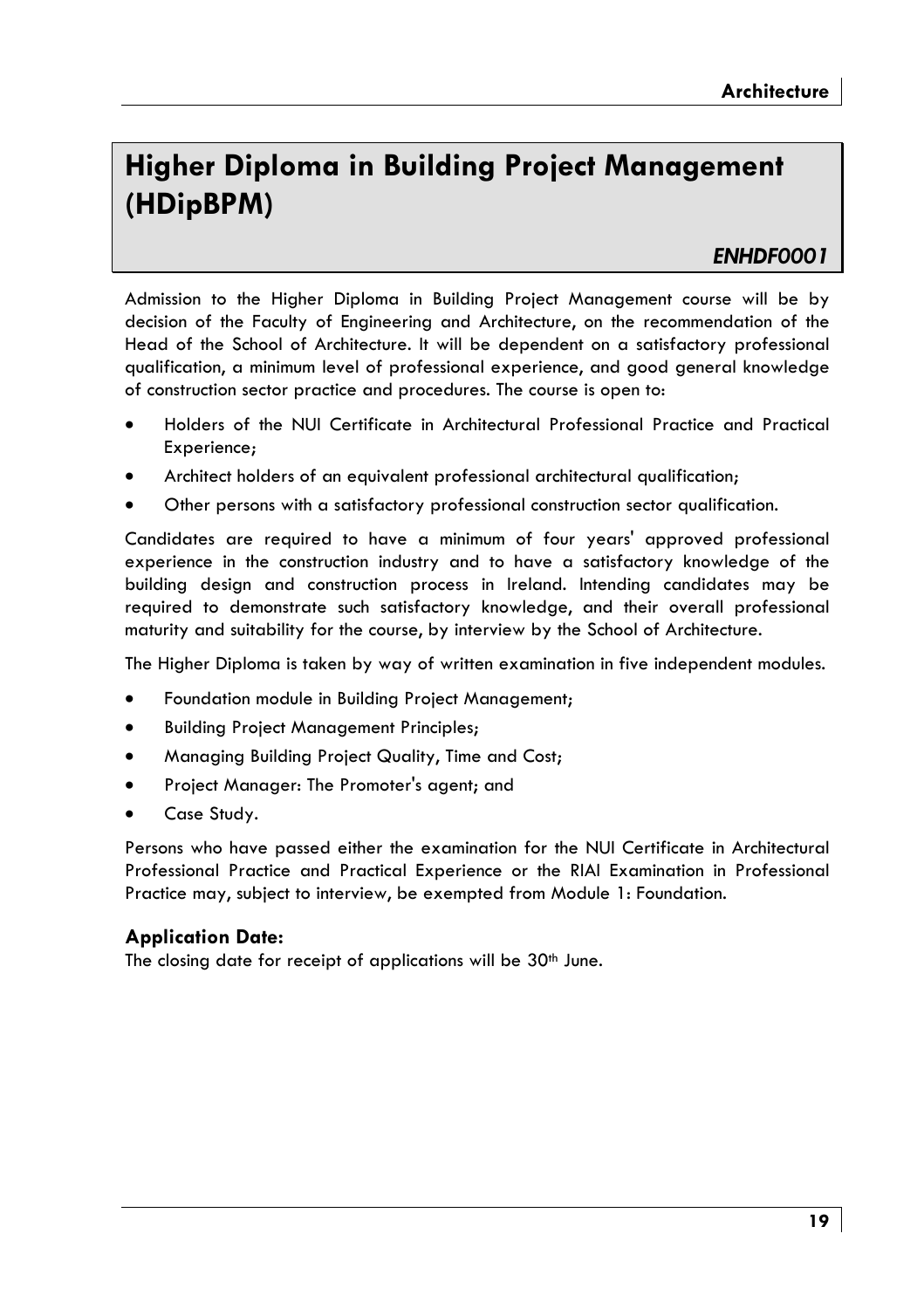# **Degree of Master of Architectural Science (MArchSc)**

*ENMRF0015 (Mode I)* 

*ENMXF0016 (Mode II)* 

Candidates for the Degree of Master of Architectural Science must obtain the permission of the Faculty before entering on the course.

A candidate who is a holder of the Degree of Bachelor of Architecture shall be eligible to obtain the Degree of Master of Architectural Science by Mode I or Mode II on the following conditions:

Under Mode I, a candidate

- (a) must attend a full-time postgraduate course in the University for at least three terms after obtaining the primary degree;
- (b) must present a dissertation prepared during such course; and
- (c) must pass an examination on the subject matter of the dissertation if the examiners so decide.

Under Mode II, a candidate

- (a) must attend a full-time postgraduate course for at least three terms after obtaining the primary degree;
- (b) must pass an examination on the course; and
- (c) may be required to submit an essay or dissertation as part of the qualifications for the Master's Degree.

# **University Regulations**

- 1. Candidates for the Degree of MArchSc must have obtained Honours in the BArch Degree Examination. Graduates in Architecture who are not graduates of this University may be accepted subject to such examinations or tests as the Faculty may decide.
- 2. Candidates must have the permission of the Faculty to enter a course for the MArchSc Degree.
- 3. Candidates will not be permitted to attend courses for any University degree or diploma whilst in attendance for the MArchSc Degree.
- 4. A Pass graduate who desires to take a course for the Degree of Master of Architectural Science should in the first instance apply to the Head of the School of Architecture who may recommend that the graduate be permitted to take as a test, a subject, to be decided by the Faculty, in which he/she must attain Honours marks; this examination to be taken *not less* than one year after the degree examination. The application of such a candidate may be submitted then to the Faculty.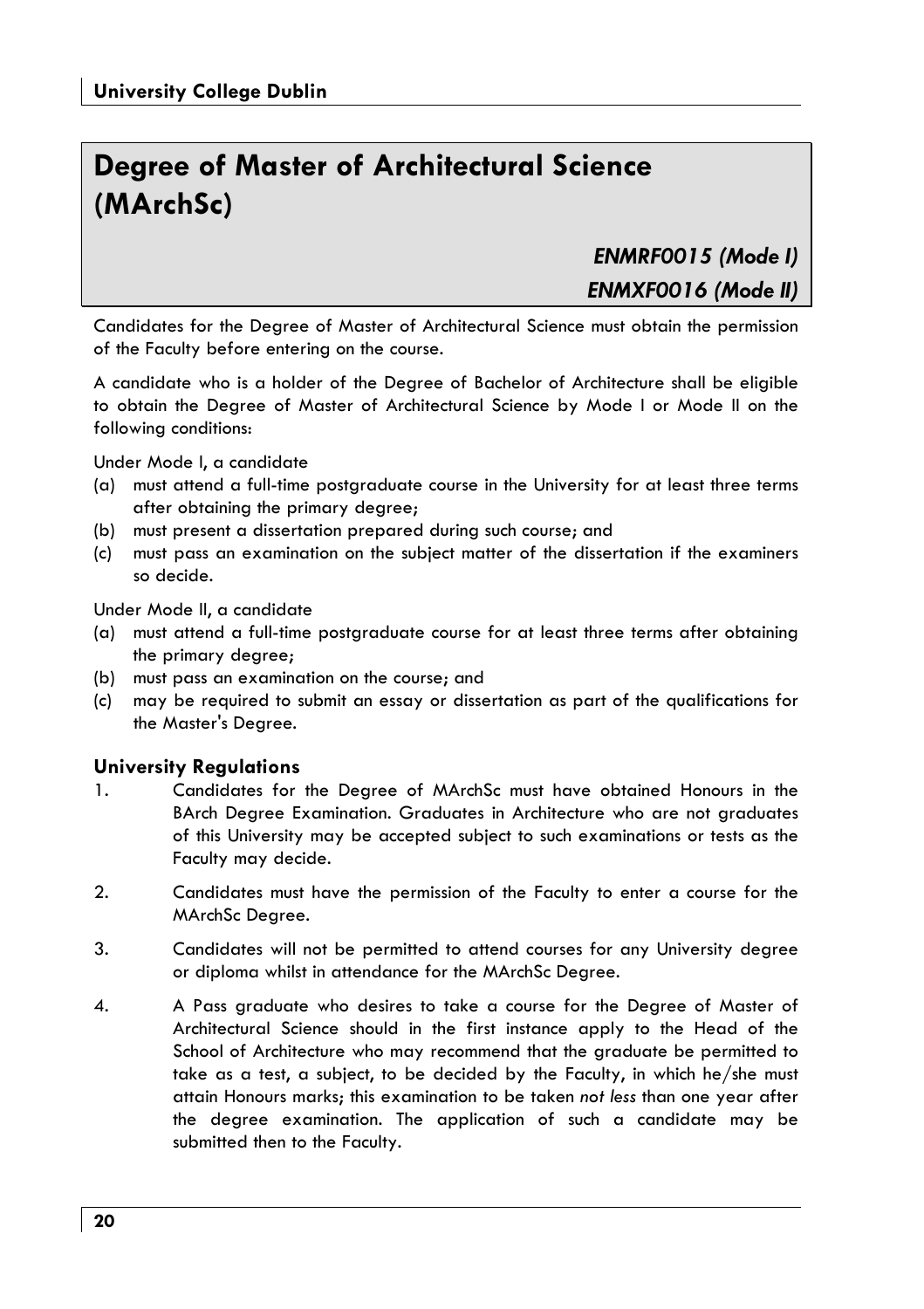# **Application Date**

The final date for application to the course will be 31st August.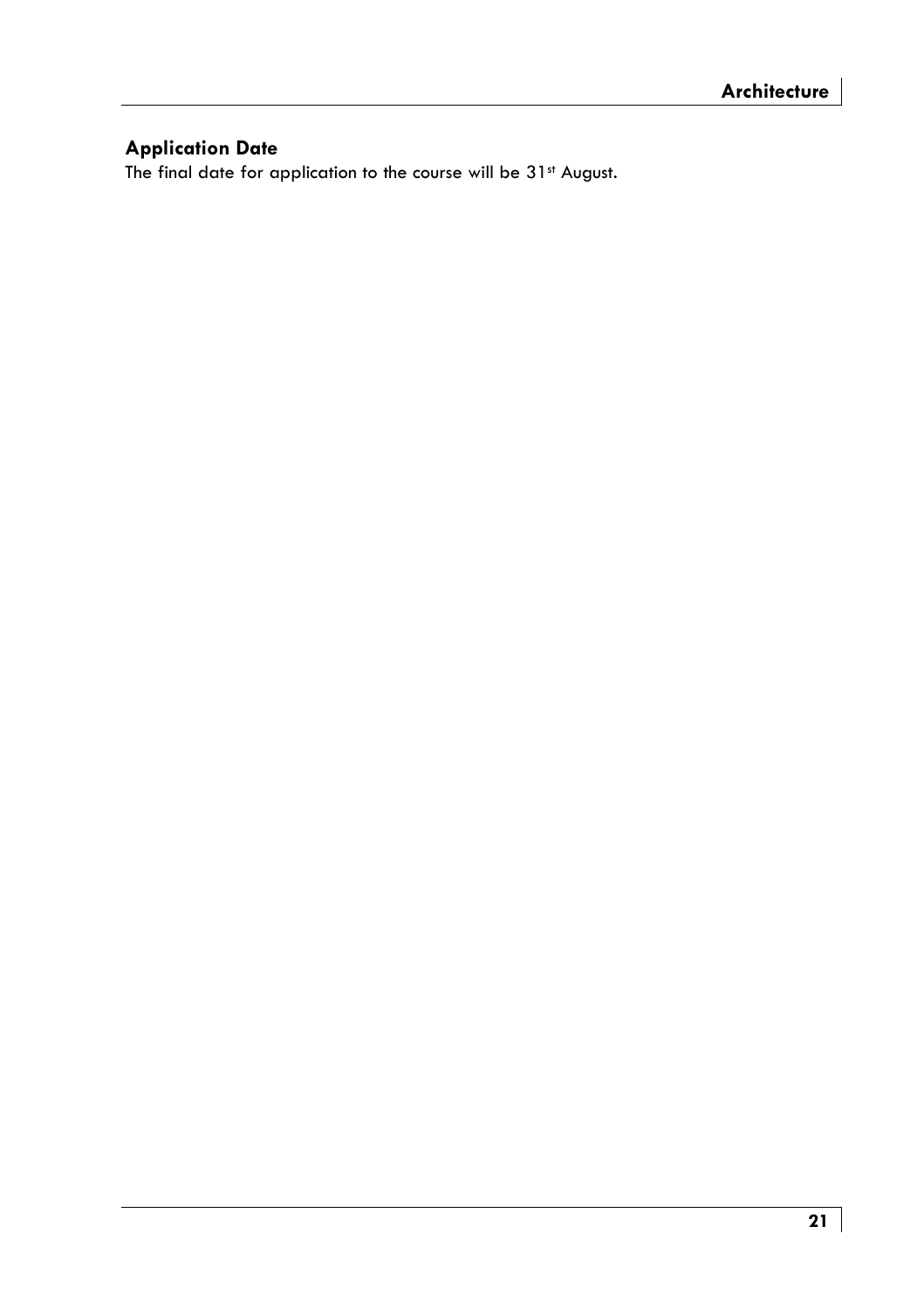# **Degree of Master of Urban and Building Conservation (MUBC)**

*ENMRF0003 ENMRP0031* 

Candidates for the Degree must obtain the permission of the Faculty before entering on the course.

A candidate who is a holder of the Degree of Bachelor of Architecture, or of an equivalent qualification in Architecture or a degree in a related discipline, shall be eligible to obtain the Degree of Master of Urban and Building Conservation on the following conditions:

- (a) The Degree of Master of Urban and Building Conservation (MUBC) may be taken through a full-time or through a part-time course of study.
- (b) The duration of the full-time course of study is twelve months.
- (c) The duration of the part-time course of study is a minimum of two years. Candidates must complete the requirements for the degree within four years of commencing the part-time course.
- (d) The Degree of Master of Urban and Building Conservation may be obtained by thesis (Mode I) or by examination (Mode II).

### *Mode I*

A candidate must carry out a research project under the direction of the supervisor appointed by the Head of the Department. The thesis presented by the candidate is to embody the results of this research project. A candidate may be required to pass an oral examination on the subject matter of the thesis if the examiners so decide.

### *Mode II*

A candidate must attend a postgraduate course approved by the Faculty and must pass a university examination on the subject matter of the course. A candidate may be required to submit a dissertation on a project undertaken as part of the course; this dissertation will form part of the material to be assessed by the examiners.

### **University Regulations**

- 1. Candidates for the Degree of Master of Urban and Building Conservation, who are holders of a BArch Degree or of an equivalent qualification in Architecture, must have obtained honours (minimum level: 2.2) in their final examination. Graduates at the required honours level in a related discipline may be accepted subject to reaching an honours standard in an examination or test in a topic to be agreed with the Head of the School of Architecture and approved by the Faculty.
- 2. Candidates must have the permission of the Faculty to enter a course for the Master of Urban and Building Conservation Degree.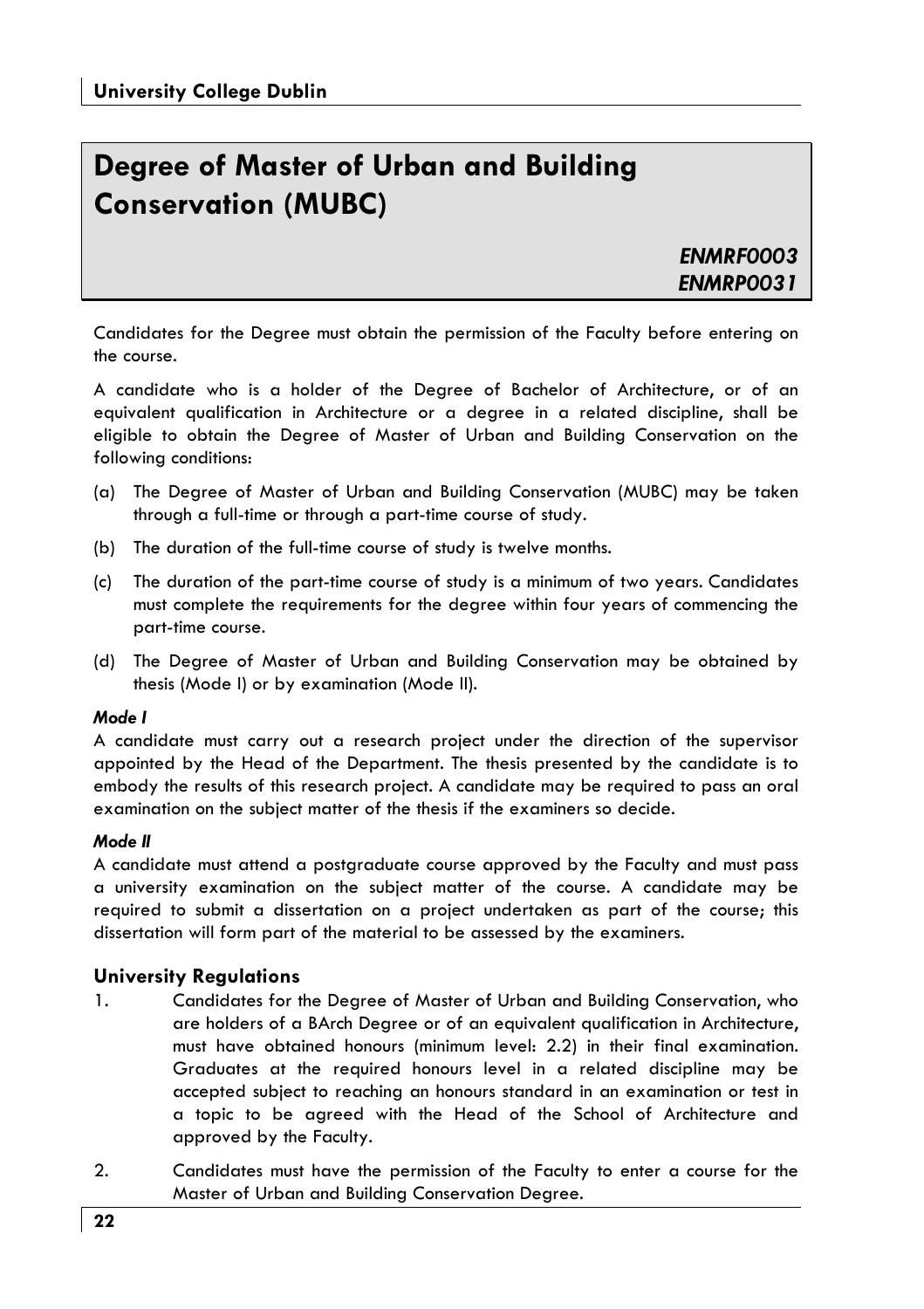- 3. Candidates will not be permitted to attend courses for any university degree or diploma whilst in attendance for the Master of Urban and Building Conservation Degree.
- 4. A Pass graduate in Architecture or a related discipline, or who holds chartered membership of a professional institution approved by the Faculty and who desires to take a course for the Degree of Master of Urban and Building Conservation, should, in the first instance, apply to the Head of the School of Architecture who may recommend that the graduate be permitted to take as an examination or test, a subject, to be decided by the Faculty, in which he/she must attain Honours marks; this examination or test to be taken before the commencement of the course. The application of such a candidate may be submitted then to the Faculty.

# **Application Date**

Applications to the course must be received by 30<sup>th</sup> September.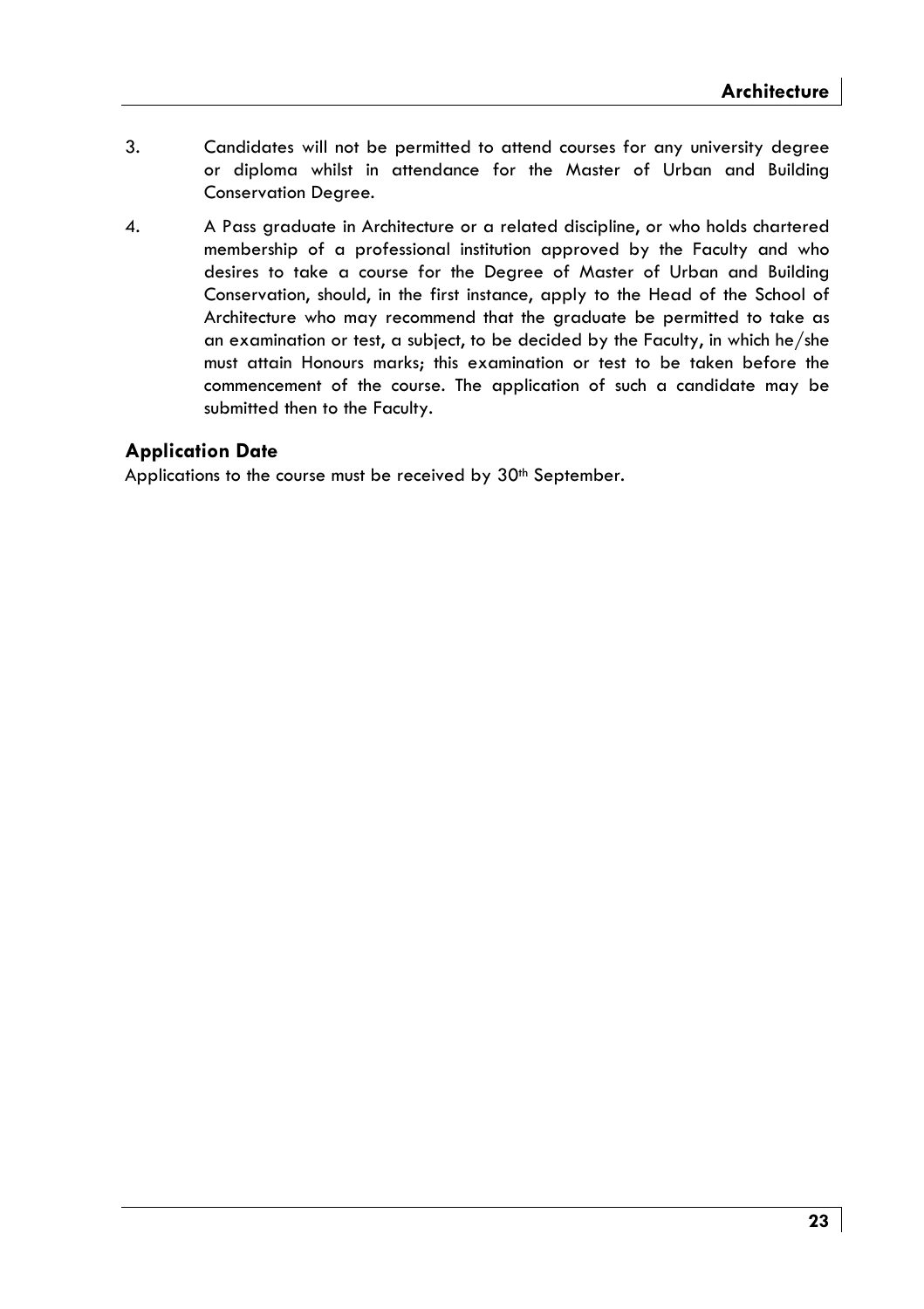# **Degree of Master of Architecture (MArch)**

# *ENMRF0004*

A candidate, who is the holder of the Bachelor of Architecture Degree or of an equivalent qualification in Architecture, shall be eligible to obtain the Degree of Master of Architecture by Mode I or Mode II.

### Mode I:

 A candidate must have obtained an honours standard in the Bachelor of Architecture Degree or equivalent qualification in Architecture. The candidate

- a) shall have attended a prescribed course of study for one year before presenting for examination,
- b) shall have submitted a project in architectural design which, in the judgment of the examiners, makes a contribution to the field, and
- c) must have written and presented a dissertation which, in the judgment of the examiners, is of sufficient merit.

The regulations on entry to the Mode I degree programme are as follows:

- 1. Candidates for the Degree of Master of Architecture (Mode I), who are holders of the Bachelor of Architecture Degree or of an equivalent qualification in Architecture, must have obtained Honours (minimum level 2.1) in their final examination.
- 2. Candidates must have the permission of the Faculty of Engineering and Architecture to register for the Degree.

### Mode II:

 A candidate may enter for the examination after the expiration of nine terms from the time at which the candidate obtained the Bachelor of Architecture Degree or equivalent qualification. The candidate

- a) shall have designed and executed an architectural work which, in the opinion of the examiners, is of a distinguished character, and
- b) must have written and presented a dissertation which, in the judgment of the examiners, is of sufficient merit.

The regulations on entry to the Mode II degree programme are as follows: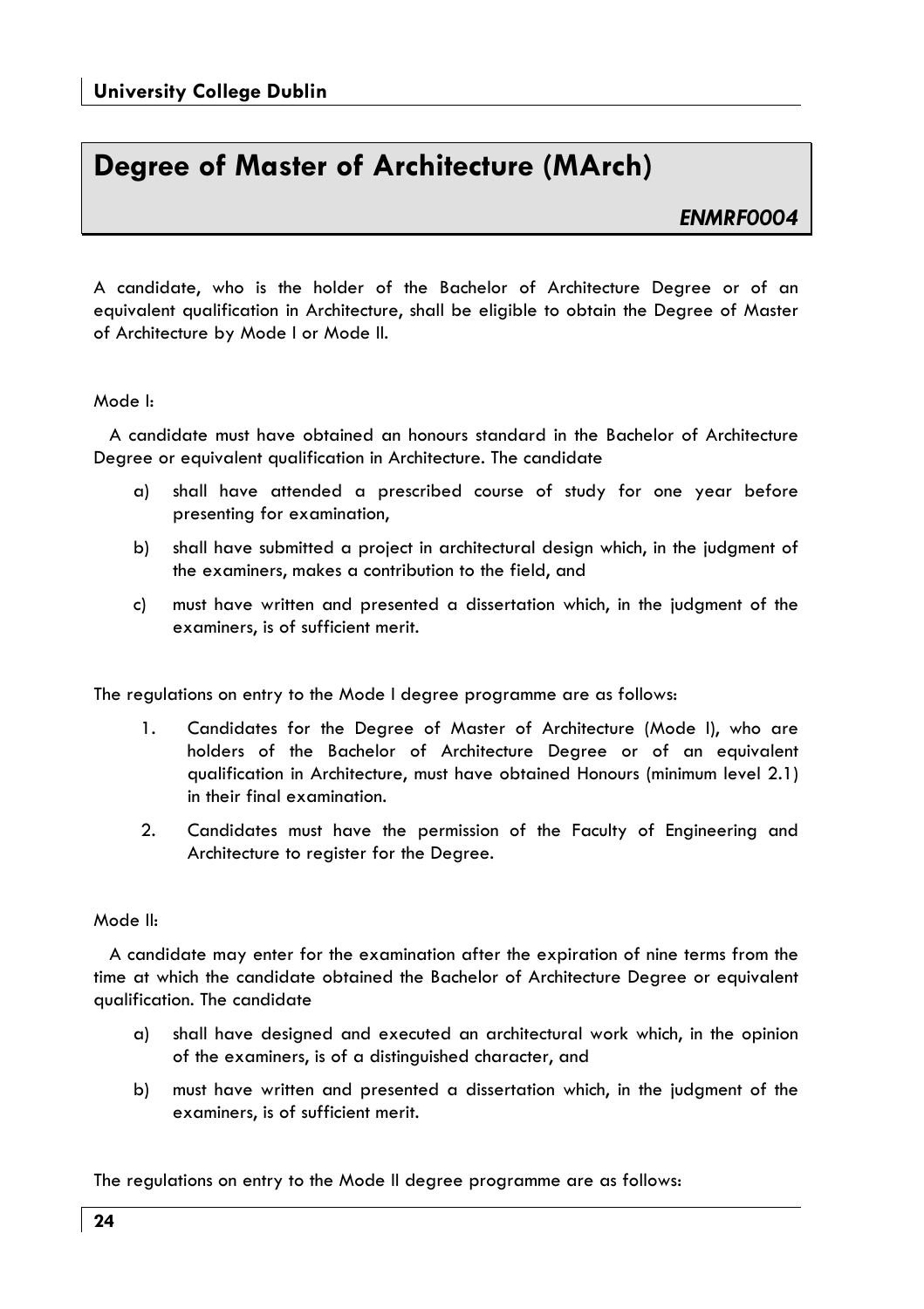- 1. Candidates for the Degree of Master of Architecture (Mode II) must be accepted by the Faculty as prospective candidates at least six months before entering for the examination.
- 2. Candidates are required to give notice to the Dean of the Faculty before 15 January of the year in which they intend to present themselves for examination, with particulars of the building selected for examination under (a) above, the title of the proposed dissertation and details of their professional experience.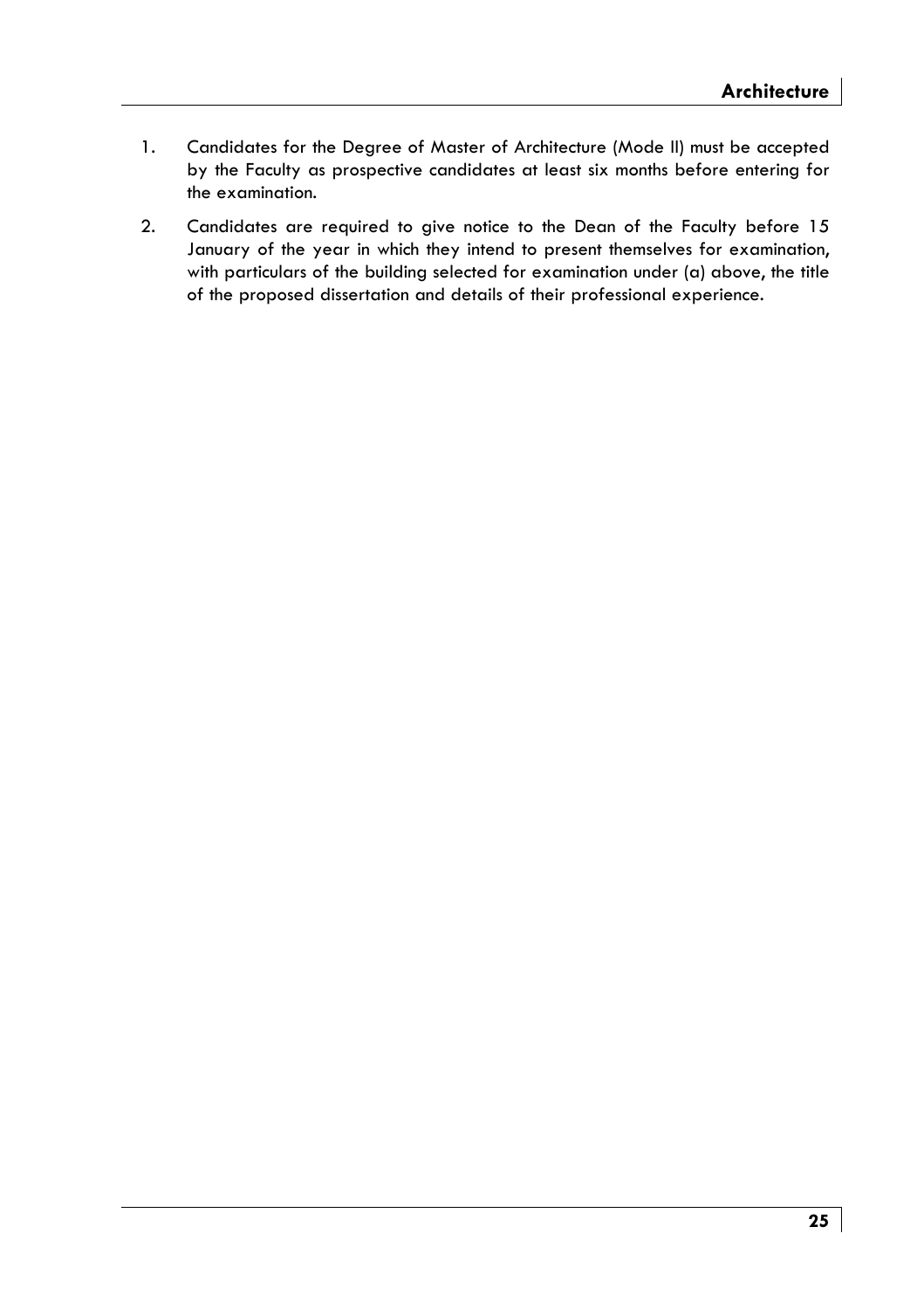# **Degree of Master of Science in Building Project Management MSc (Building Project Management)**

# *ENMRP0007*

Admission to the Degree programme is by permission of the Faculty of Engineering and Architecture.

The programme is open to holders of the Higher Diploma in Building Project Management, and is taken by submission of a dissertation on a subject agreed with the School, together with an oral examination on the subject of the dissertation. The programme is taken on a part-time basis over one year. Dissertations for which the degree is awarded will be retained in the Architecture and Planning Library.

Applications for the course must be received by 1st October.

# **Degree of Master of Science in Urban Design MSc (Urban Design)**

The degree is offered on an inter-departmental basis by the School of Architecture and the Department of Regional and Urban Planning. The degree is administered and supervised by a Joint Academic Board for MSc (Urban Design) drawn from both departments.

Candidates for the Degree of Master of Science (Urban Design) must obtain the permission of the Faculty before entering the course. The course is open to architects, planners and landscape architects with a professional degree, normally at honours level. Civil engineers and chartered surveyors may be admitted subject to examination.

The degree is offered as a one-year, full-time (46 weeks) programme that may be taken as a part-time programme divided over two years to facilitate secondment from employment.

| <b>ENMRF0005</b> |
|------------------|
| <b>ENMRP0008</b> |

### **Mode 1**

A candidate must carry out a research project or a series of research projects under the direction of the Supervisor recommended by the Joint Academic Board for MSc (Urban Design) and approved by the Faculty. The thesis presented by the candidate is to embody the results of this or these research projects. A candidate may be required to pass an oral examination on the subject matter of the thesis if the examiners so decide. The Board may require that candidates should attend specified available courses in the School of Architecture and the Department of Regional and Urban Planning.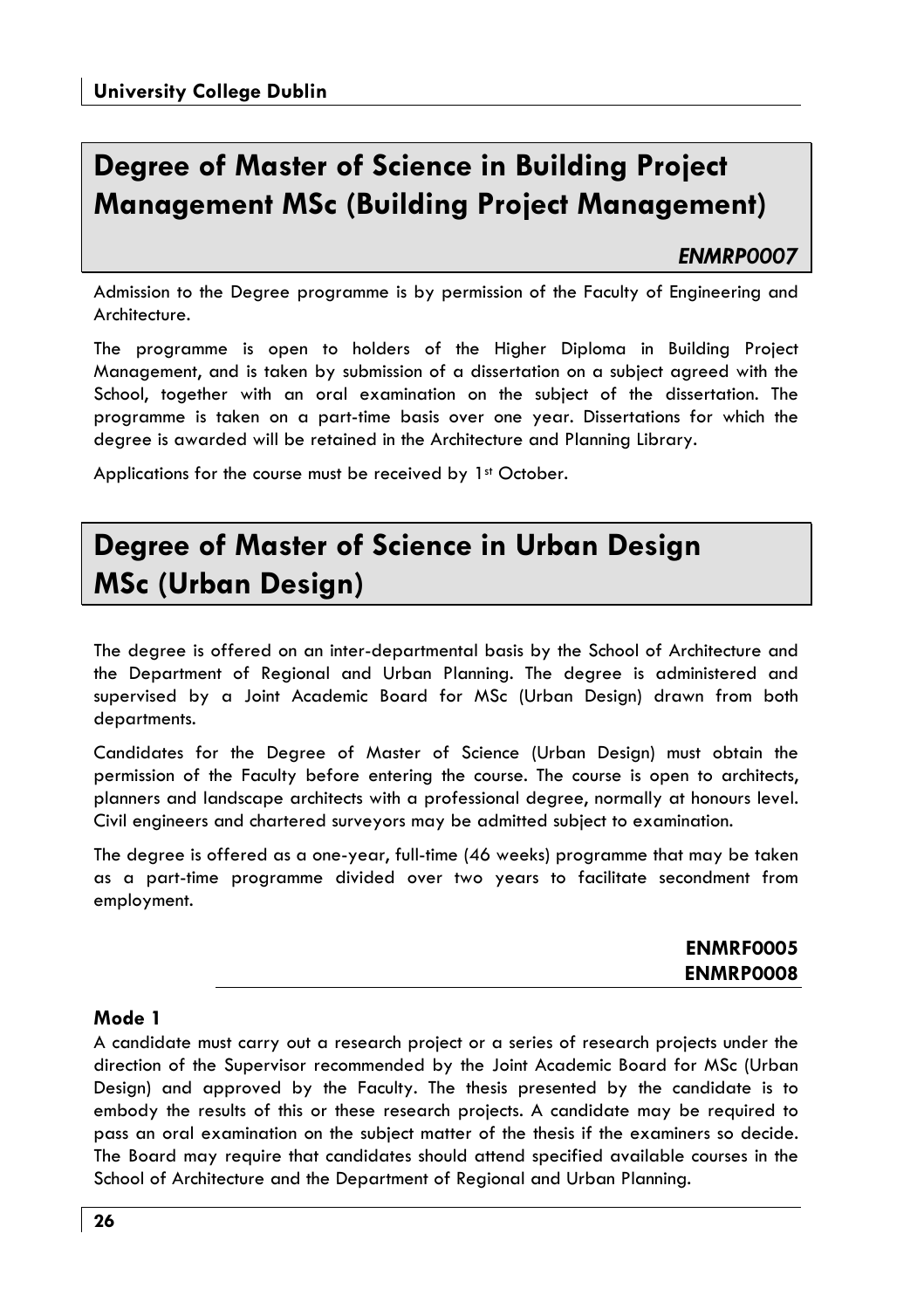# **ENMXF0018 ENMXP0022**

# **Mode 2**

The Mode 2 programme has a significant research orientation, with a coherent sequence of studio projects and an Irish- or European-based research assignment, leading to the production of a thesis. It is underpinned by a core lecture programme. Options are available from courses in the School of Architecture and the Department of Regional and Urban Planning to ensure that candidates have an adequate interdisciplinary background for research. Each candidate must carry out the programme under the direction of the supervisor(s) recommended by the Joint Academic Board for MSc (Urban Design). The course will be subject to prerequisite specified course requirements which will be assessed according to the candidate's professional and academic background; for example, architectural candidates may be required to take predominantly planningoriented optional subjects, whilst candidates from a planning background may be required to take design-based prerequisites. Core and optional courses will be examined, and studio and placement activities will be assessed and will contribute to the marking of the degree. The structure is based on a twelve-month programme of studies as follows: Core Courses; Optional Courses; Urban Design Studio; Research Assignment and Thesis.

Applications to the course must be received by 30<sup>th</sup> June.